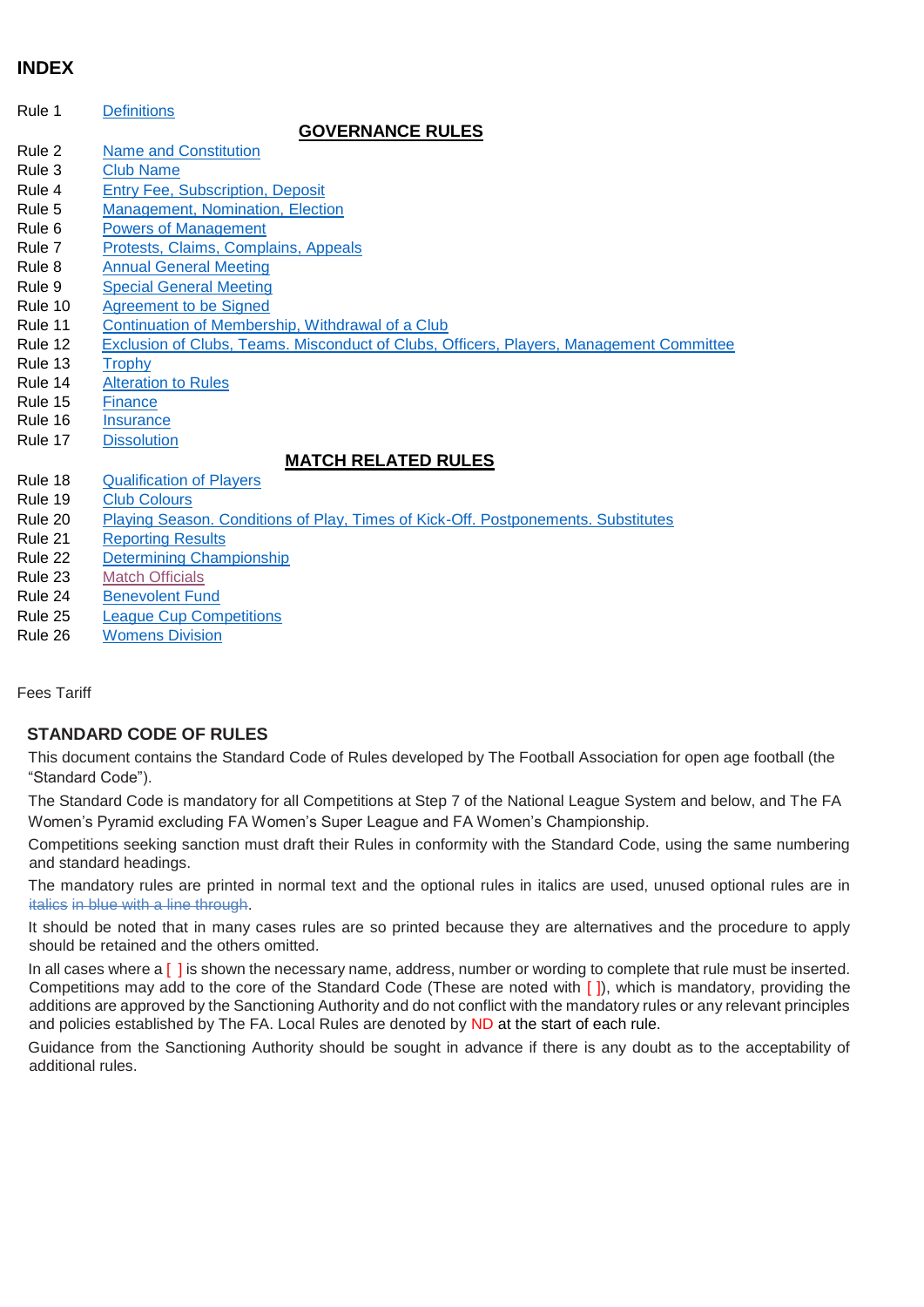## <span id="page-1-0"></span>**DEFINITIONS**

1. (A) In these Rules:

"Affiliated Association" means an Association accorded the status of an Affiliated Association under the rules of The FA.

"AGM" shall mean the annual general meeting held in accordance with the constitution of the

Competition. "Club" means a club for the time being in membership of the Competition. "Competition"

means the [North Devon Association Football League].

"Competition Match" means any match played or to be played under the jurisdiction of the Competition.

"Contract Player" means any Player (other than a Player on a Scholarship) who is eligible to play under a written contract of employment with a Club.

"Deposit" means a sum of money deposited with the Competition as part of the requirements of membership of the Competition.

"Fees Tariff" means a list of fees approved by the Clubs at a general meeting to be levied by the Management Committee for any matters for which fees are payable under the Rules, as set out at Schedule A.

"Fines Tariff" means a list of fines approved by the Clubs at a general meeting to be levied by the Management Committee for any breach of the Rules, as set out at Schedule A.

"Ground" means the ground on which the Club's Team(s) plays its Competition Matches.

"Management Committee" means in the case of a Competition which is an unincorporated association, the management committee elected to manage the running of the Competition and where the Competition is incorporated it means the Board of Directors appointed in accordance with the articles of association of that company.

"Match Officials" means the referee, the assistant referees and any fourth official appointed to a Competition Match. "Non Contract Player" means any Player (other than a Player on a Scholarship) who is eligible to play for a Club but has not entered into a written contract of employment.

"Officer" means an individual who is appointed or elected to a position in a Club or Competition which requires that individual to make day to day decisions.

"Participant" shall have the same meaning as set out in the rules of The FA from time to time.

"Player" means any Contract Player, Non Contract Player or other player who plays or who is eligible to play for a Club.

"Playing Season" means the period between the date on which the first competitive fixture in the Competition is played each year until the date on which the last competitive fixture in the Competition is played.

"Rules" means these rules under which the Competition is administered.

"Sanctioning Authority" means the [Devon County Football Association Limited].

"Scholarship" means a Scholarship as set out in Rule C 3 (a) (i) of the rules of The FA. "Season"

means the period of time between an AGM and the subsequent AGM.

"Secretary" means such person or persons appointed or elected to carry out the administration of the Competition.

"SGM" means a special general meeting held in accordance with the constitution of the Competition.

"Team" means a team affiliated to a Club, including where a Club provides more than one team in the Competition in accordance with the Rules.

"The FA" means The Football Association Limited.

"WGS" means the Whole Game System and the procedures for the operation thereof as determined by The FA from time to time.

"written" or "in writing" means the representation or reproduction of words or symbols or other information in a visible form by any method or combination of methods, whether sent or supplied in electronic form or otherwise.

- (B) Unless stated otherwise, terms referring to natural persons are applicable to both genders. Any term in the singular applies to the plural and vice-versa.
- (C) Please note that from the 2021/22 season all players must be registered though WGS.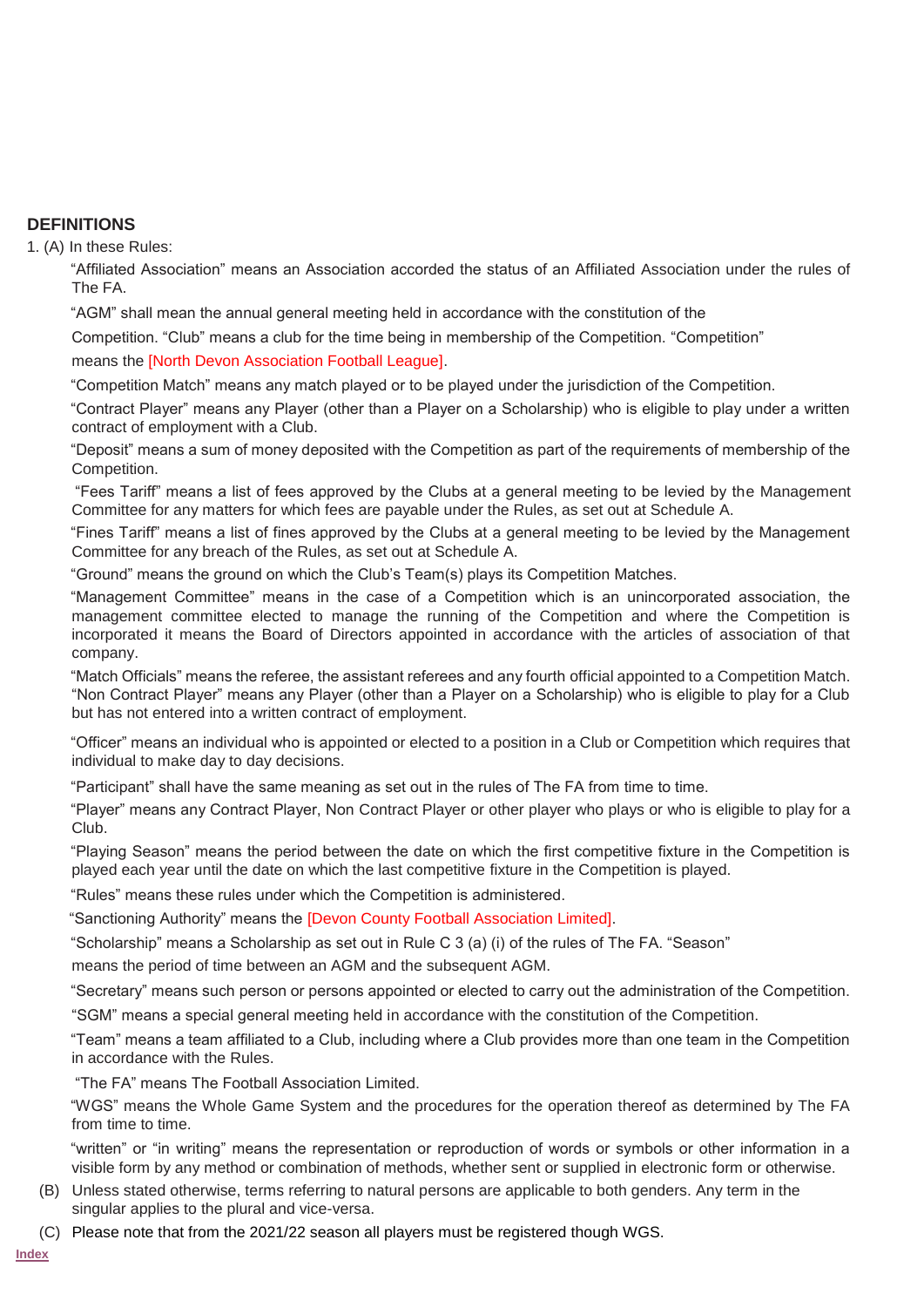# **GOVERNANCE RULES**

# <span id="page-2-0"></span>**COMPETITION NAME, CONSTITUTION**

- $\mathcal{P}$
- (A) The Competition will be known as [NORTH DEVON FOOTBALL LEAGUE] (or such other name as the Competition may adopt). The Clubs participating in the Competition must be members of the Competition. A Club which ceases to exist or which ceases to be entitled to play in the Competition for any reason whatsoever shall thereupon automatically cease to be a member of the Competition.
- (B) This Competition shall consist of not more than [100] Clubs *and/or [ ] Teams* approved by the Sanctioning Authority.
- (C) The geographical area covered by the Competition membership shall be [50 Miles radius of Barnstaple.]
- (D) The administration of the Competition under these Rules will be carried out by the Competition acting (save where otherwise specifically mentioned herein) through the Management Committee in accordance with the rules, regulations and policies of The FA.
- (E) All Clubs shall adhere to the Rules. Every Club shall be deemed, as a member of the Competition to have accepted the Rules and to have agreed to abide by the decisions of the Management Committee in relation thereto, subject to the provisions of Rule 7.
- (F) The Rules are taken from the Standard Code of Rules (the "Standard Code") determined by The FA from time to time. In the event of any omissions from the Standard Code then the requirements of the Standard Code shall be deemed to apply to the Competition.
- (G) All Clubs must be affiliated to an Affiliated Association and their names and particulars shall be returned annually by the appointed date in a manner prescribed by the Sanctioning Authority and must have a constitution approved by the Sanctioning Authority. Failure to comply with this Rule will result in a fine in accordance with the Fines Tariff.

This Competition shall apply annually for sanction to the Sanctioning Authority and the constituent Teams of Clubs may be grouped in divisions, *each not exceeding* [ ] *in numbe*r.

- (H) Inclusivity and Non-discrimination
	- (i) The Competition and each Club must be committed to promoting inclusivity and to eliminating all forms of discrimination and should abide and adhere to The FA Equality Policy and any legislative requirements (to include those contained in the Equality Act 2010).
	- (ii) This Competition and each Club must make every effort to promote equality by treating people fairly and with respect, by recognising that inequalities may exist, by taking steps to address them and by providing access and opportunities for all members of the community, irrespective of age, gender, gender reassignment, sexual orientation, marital status, race, nationality, ethnic origin, colour, religion or belief, ability or disability or otherwise.
	- (iii) Any alleged breach of the Equality Act 2010 legislation must be referred to the appropriate Sanctioning Authority for investigation.
- (I) Clubs must comply with the provisions of any initiatives of The FA which are adopted by the Competition including, but not limited to, Charter Standard and RESPECT programmes. Failure to comply with this Rule will result in a fine in accordance with the Fines Tariff.
- (J) All Participants shall abide by The Football Association Regulations for Safeguarding Children as determined by The FA from time to time.
- (K) Clubs shall not enter any of their Teams playing in the Competition in any other competitions (with the exception of FA and County FA Competitions) except with the written consent of the Management Committee. Failure to comply with this Rule will result in a fine in accordance with the Fines Tariff.
- (L) At the AGM or a SGM called for the purpose, a majority of the delegates present shall have power to decide or adjust the constitution of the divisions at their discretion. When necessary this Rule shall take precedence over Rule 22.
- (M) Only one Team shall be permitted from any Club to participate in the same division as another Team from the same Club unless there is no viable alternative because of logistical issues and/or reasons linked to participation and geographical boundaries. The Competition will obtain the prior approval of the Sanctioning Authority in the event of a division comprising of more than one Team from the same Club. This Competition will ensure that, where permission is given, Teams from a Club operating in the same division are run as separate entities with no interchange of players other than via transfers of registration in accordance with these Rules.

ND 2.1. It is a requirement of the League that all clubs maintain their Charter Standard Award status. Any new club/team joining the League is required to achieve the Standard within 12 months.

#### <span id="page-2-1"></span>**[Index](#page-0-0)**

## **CLUB NAME**

3. Any Club wishing to change its name must obtain permission from the Sanctioning Authority and from the Management Committee. Failure to comply with this Rule will result in a fine in accordance with the Fines Tariff.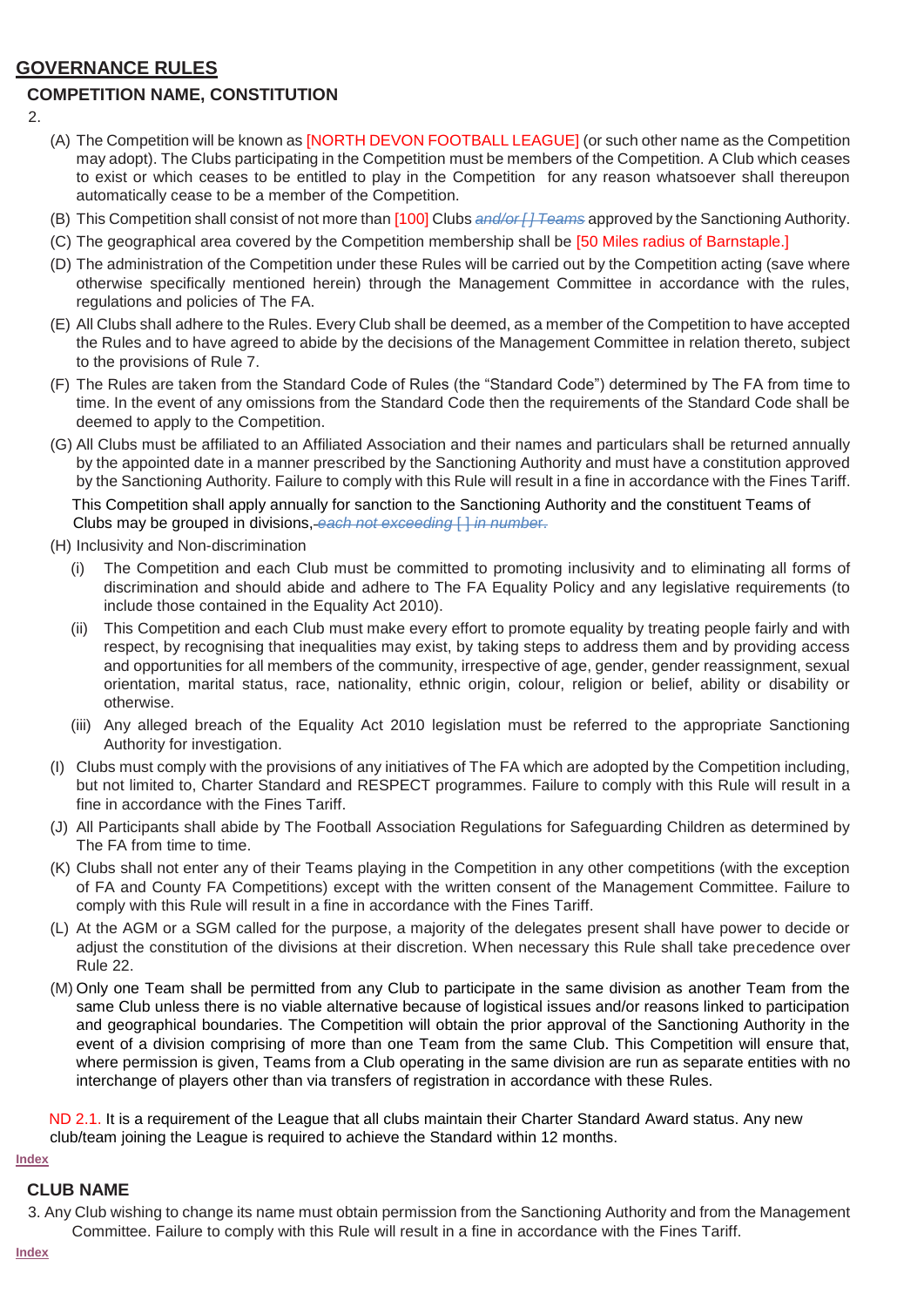# <span id="page-3-0"></span>**ENTRY FEE, SUBSCRIPTION, DEPOSIT**

4. (A)Applications by Clubs for admission to the Competition or the entry of an additional Team(s) from the same Club must be made in writing to the Secretary and must be accompanied by an Entry Fee per Team as set out in the Fees Tariff, which shall be returned in the event of non-election.

At the discretion of a majority of the accredited voting members present applications, of which due notice has been given, may be received at the AGM or an SGM.

When Rule 22(B) is applied or a Team seeks a transfer or, is compulsorily transferred to another division, no Entry Fee shall be payable.

- (B) The annual subscription shall be payable in accordance with the Fees Tariff per Club/[Team] payable on or before the AGM of the Competition in each year.
- (C)In the event of any issue concerning the membership of any Club with the Competition the Management Committee may require a Deposit to be paid (in accordance with the Fees Tariff) by or on behalf of the Club on such terms and for such period as it may in its entire discretion think fit. Failure to comply with this Rule will result in a fine in accordance with the Fines Tariff.
- (D)A Club shall not participate in this Competition until the entry fee, annual subscription and deposit (if required) have been paid.
- (E)Clubs must advise annually to the Secretary in writing by [1st September] of its Sanctioning Authority affiliation number for the forthcoming Playing Season. Clubs must advise the Secretary in writing, or on the prescribed form, of details of its headquarters, its Officers and any other information required by the Competition. Failure to comply with this Rule will result in a fine in accordance with the Fines Tariff.

ND 4.1. As a condition of entry to the Premier Division the following ground standards are required:

(i). An enclosed and well maintained playing area.

(ii). Separate changing rooms for two teams on, or adjacent to, the ground with shower or warm washing facilities and toilets.

(iii). Separate changing room for match officials on, or adjacent to, the ground with shower or other warm water washing facilities.

(iv). Adequate dug-outs, or covered shelter, for team officials and substitutes.

The Management Committee shall have the power during the playing season to (a) fine any club not meeting the standards £25.00 and/or, (b) order a club to play home matches on another ground that is up to standard and (c) at the end of the season, where a Premier club's ground has fallen below standard, to relegate the club to the Senior Division.

As a condition of entry to the Competition the following minimum ground standards are required for Clubs not playing in the Premier Division:

(v). All clubs are required to have changing rooms for teams on, or adjacent to, the ground with shower or warm washing facilities and toilets.

(vi). All clubs are required to have a separate changing room for match officials on, or adjacent to, the ground with shower or warm washing facilities.

ND 4.2. The Competition will not permit the sharing of one pitch by more than two Saturday League teams.

#### **[Index](#page-0-0)**

# <span id="page-3-1"></span>**MANAGEMENT, NOMINATION, ELECTION**

- 5. (A) The Management Committee shall comprise the Officers of the Competition and [12] members who shall all be elected at the AGM.
	- (B)Retiring Officers shall be eligible to become candidates for re-election without nomination provided that the Officer notifies the Secretary in writing not later than [1<sup>st</sup> June] in each year.

All other candidates for election as Officers of the Competition or members of the Management Committee shall be nominated to the Secretary in writing, signed by the secretaries of two Clubs, not later than [1<sup>st</sup> June] in each year. Names of the candidates for election shall be circulated with the notice of the AGM. In the event of there being no nomination in accordance with the foregoing for any office, nominations may be received at the AGM.

(C)The Management Committee shall meet as and when required, save that no more than three calendar months shall pass between each meeting.

On receiving a requisition signed by two-thirds (2/3) of the members of the Management Committee the Secretary shall convene a meeting of the Management Committee.

- (D)Except where otherwise mentioned all communications shall be addressed to the Secretary who shall conduct the correspondence of the Competition and keep a record of its proceedings.
- (E)All communications received from Clubs must be conducted through their Officers and sent to the Secretary. Failure to comply with this Rule will result in a fine in accordance with the Fines Tariff.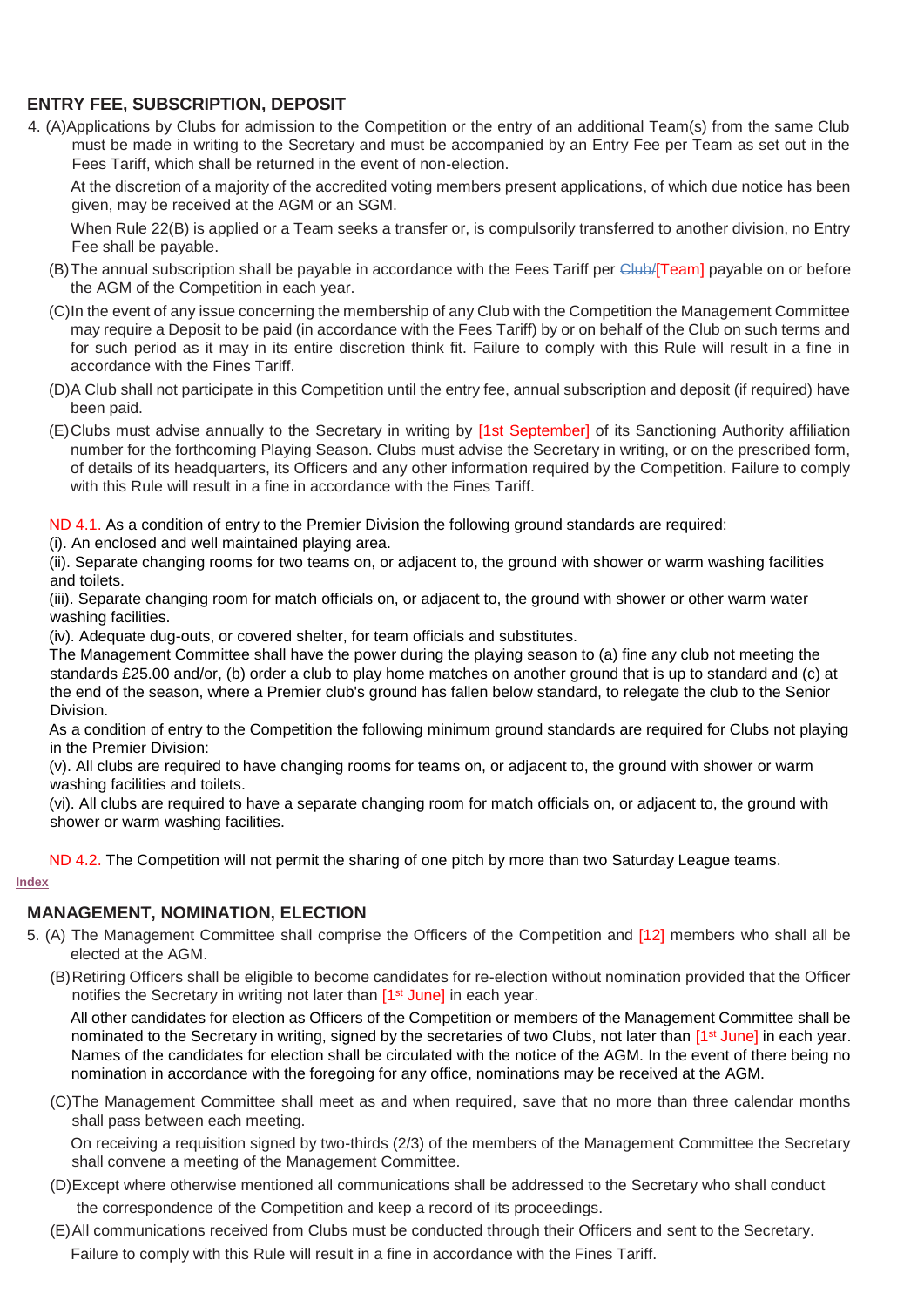- ND 5.1. No person shall be permitted to fill the role of a Club Secretary in this league for the first time without first having either (i) attended a meeting called by the League Secretary to acquaint him/her of the duties involved, or (ii) met the League Secretary individually for the same purpose. Failure to comply with this Rule will result in a fine in accordance with the Fines Tariff.
- ND 5.2. All clubs will provide at least one delegate to attend a pre-season managers' meeting. Failure to comply with

this Rule will result in a fine in accordance with the Fines Tariff.

#### **[Index](#page-0-0)**

## <span id="page-4-0"></span>**POWERS OF MANAGEMENT**

- 6. (A)The Management Committee may appoint sub-committees and delegate such of their powers as they deem necessary. The decisions of all sub-committees shall be reported to the Management Committee for ratification. The Management Committee shall have power to deal only with matters within the Competition and not for any matters of misconduct that are under the jurisdiction of The FA or Affiliated Association.
	- (B)Subject to the permission of the Sanctioning Authority having been obtained, the Management Committee may order a match or matches to be played each Season, the proceeds to be devoted to the funds of the Competition and, if necessary, may call upon each Club (including any club which may have withdrawn during the Season) to contribute equally such sums as may be necessary to meet any deficiency at the end of the Season.
	- (C)Each member of the Management Committee shall have the right to attend and vote at all Management Committee meetings and have one vote thereat, but no member shall be allowed to vote on any matters directly appertaining to such member or to the Club so represented or where there may be a conflict of interest. (This shall also apply to the procedure of any sub-committee).

In the event of the voting being equal on any matter, the Chairman of the Management Committee shall have a second or casting vote.

(D)The Management Committee shall have powers to apply, act upon and enforce these Rules and shall also have jurisdiction over all matters affecting the Competition. Any action by the Competition must be taken within 28 days of the Competition being notified.

With the exception of Rules 6(I), 8(H), and 9, for all alleged breaches of a Rule the Management Committee shall issue a formal written charge to the Club concerned. The Club charged shall be given 7 days from the date of notification of the charge to reply. In such reply a Club may:

- (i) Accept the charge and submit in writing a case of mitigation for consideration by the Management Committee on the papers; or
- (ii) Accept the charge and notify that it wishes to put its case of mitigation at a hearing before the Management Committee; or
- (iii) Deny the charge and submit in writing supporting evidence for consideration by the Management Committee on the papers; or
- (iv) Deny the charge and notify that it wishes to put its case of mitigation at a hearing before the Management Committee.

Where the Club charged fails to respond within 7 days, the Management Committee shall determine the charge in such manner and upon such evidence as it considers appropriate.

Where required, hearings shall take place as soon as reasonably practicable following receipt of the reply of the Club as more fully set out above.

Having considered the reply of the Club (whether in writing or at a hearing), the Management Committee shall make its decision and, in the event that the charge is accepted or proven, decide on the appropriate penalty (with reference to the Fines Tariff where applicable).

With the exception of Teams playing at Step 7 of the National League System, the maximum fine permitted for any breach of a Rule is £250 and, when setting any fine, the Management Committee must ensure that the penalty is proportional to the offence, taking into account any mitigating circumstances.

The maximum fine permitted for a breach of a Rule by a Team playing at Step 7 of the National League System is £500.

No Participant under the age of 18 can be fined.

All breaches of the Laws of the Game, or the Rules and Regulations of The FA shall be dealt with in accordance with FA Rules by the appropriate Association.

(E)All decisions of the Management Committee shall be binding subject to the right of appeal in accordance with Rule 7.

Decisions of the Management Committee must be notified in writing to those concerned within 7 days.

- (F)[Fifty Percent (50%)] of its members shall constitute a quorum for the transaction of business by the Management Committee or any sub-committee thereof.
- (G)The Management Committee, as it may deem necessary, shall have power to fill in an acting capacity, any vacancies that may occur amongst their number.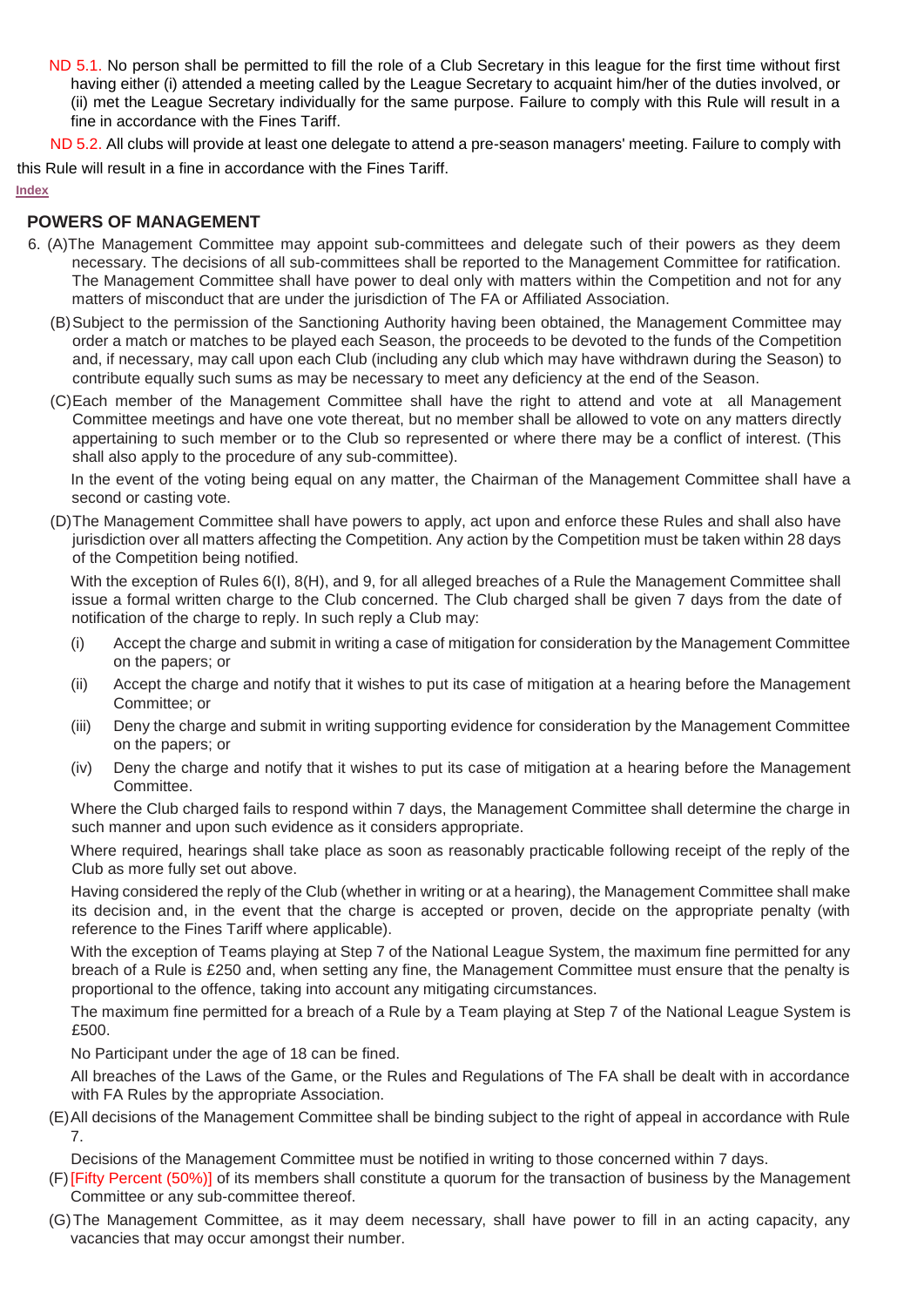- (H)A Club must comply with an order or instruction of the Management Committee and must attend to the business and/or the correspondence of the Competition to the satisfaction of the Management Committee. Failure to comply with this Rule will result in a fine in accordance with the Fines Tariff.
- (I) Subject to a Club's right of appeal in accordance with Rule 7 below, all fines and charges must be paid within 14 days of the date of notification of the decision. Any Club failing to do so will be fined in accordance with the Fines Tariff. Further failure to pay the fine including the additional fine within a further 14 days will result in fixtures being withdrawn until such time as the outstanding fines are paid.
- (J) A member of the Management Committee appointed by the Competition to attend a meeting or Competition Match may have any reasonable expenses incurred refunded by the Competition.
- (K)The Management Committee shall have the power to fill any vacancy that may occur in the membership of the Competition between the AGM or SGM called to decide the constitution and the commencement of the Playing Season.
- (L) The business of the Competition as determined by the Management Committee may be transacted by electronic mail or facsimile.

#### **Index**

## <span id="page-5-0"></span>**PROTESTS, CLAIMS, COMPLAINTS, APPEALS**

- 7. (A) (i) All questions of eligibility, qualification of Players or interpretations of the Rules shall be referred to the Management Committee or a sub-committee duly appointed by the Management Committee.
	- (ii) Objections relevant to the dimensions of the pitch, goals, flag posts or other facilities of the venue will not be entertained by the Management Committee unless a protest is lodged with the referee before the commencement of the Competition Match.
	- (B)Except in cases where the Management Committee decide that there are special circumstances, protests and complaints (which must contain full particulars of the grounds upon which they are founded) must be lodged with the Secretary within [4] days (excluding Sundays) of the Competition Match or occurrence to which they refer. A protest or complaint shall not be withdrawn except by permission of the Management Committee. A member of the Management Committee who is a member of any Club involved shall not be present (except as a witness or representative of his Club) when such protest or complaint is being determined.
	- (C)No protest of whatever kind shall be considered by the Management Committee unless the complaining Club shall have deposited with the Secretary a sum in accordance with the Fees Tariff. This may be forfeited in whole or in part in the event of the complaining or protesting Club losing its case. The Competition shall have power to order the defaulting Club or the Club making a losing or frivolous protest or complaint to pay the expenses of the inquiry or to order that the costs to be shared by the parties.
	- (D)All parties to a protest or complaint must receive a copy of the submission and must be afforded an opportunity to make a statement at least 7 days prior to the protest or complaint being heard.
		- (i) All parties must have received [7] days' notice of the hearing should they be instructed to attend.
		- (ii) Should a Club elect to state its case in person then it should indicate such when forwarding the written response.
	- (E)The Management Committee shall also have power to compel any party to the protest to pay such expenses as the Management Committee shall direct.
	- (F)Any appeal against a decision of the Management Committee must be lodged with the Sanctioning Authority within 14 days of the posting of the written notification of the decision causing the appeal, accompanied by a fee (as set out in the Fees Tariff), which may be forfeited in the event of the appeal not being upheld. A copy of the appeal must also be sent to the Secretary. The procedure for the appeal shall be determined by the Sanctioning Authority, in such respect the Sanctioning Authority may (but is not obliged to):
		- (i) invite submissions by the parties involved;
		- (ii) convene a hearing to hear the appeal;
		- (iii) permit new evidence; or
		- (iv) impose deadlines as are appropriate
		- Any appeal shall not involve a rehearing of the evidence considered by the Management Committee.
	- (G)No appeal can be lodged against a decision taken at an AGM or SGM unless this is on the ground of unconstitutional conduct.
	- (H)All protests, claims or complaints relating to these Rules and appeals arising from a Player's contract shall be heard and determined by the Management Committee, or a sub-committee duly appointed by the Management Committee. The Clubs or Players protesting, appealing, claiming or complaining must send a copy of such protest, appeal, claim or complaint and deposit a fee (as set out in the Fees Tariff) which shall be forfeited in the event of the protest, appeal, claim or complaint not being upheld, and the party not succeeding may, in addition, be ordered to pay the costs at the direction of the Management Committee.

All such protests, claims, complaints and appeals must be received in writing by the Secretary within fourteen days of the event or decision causing any of these to be submitted.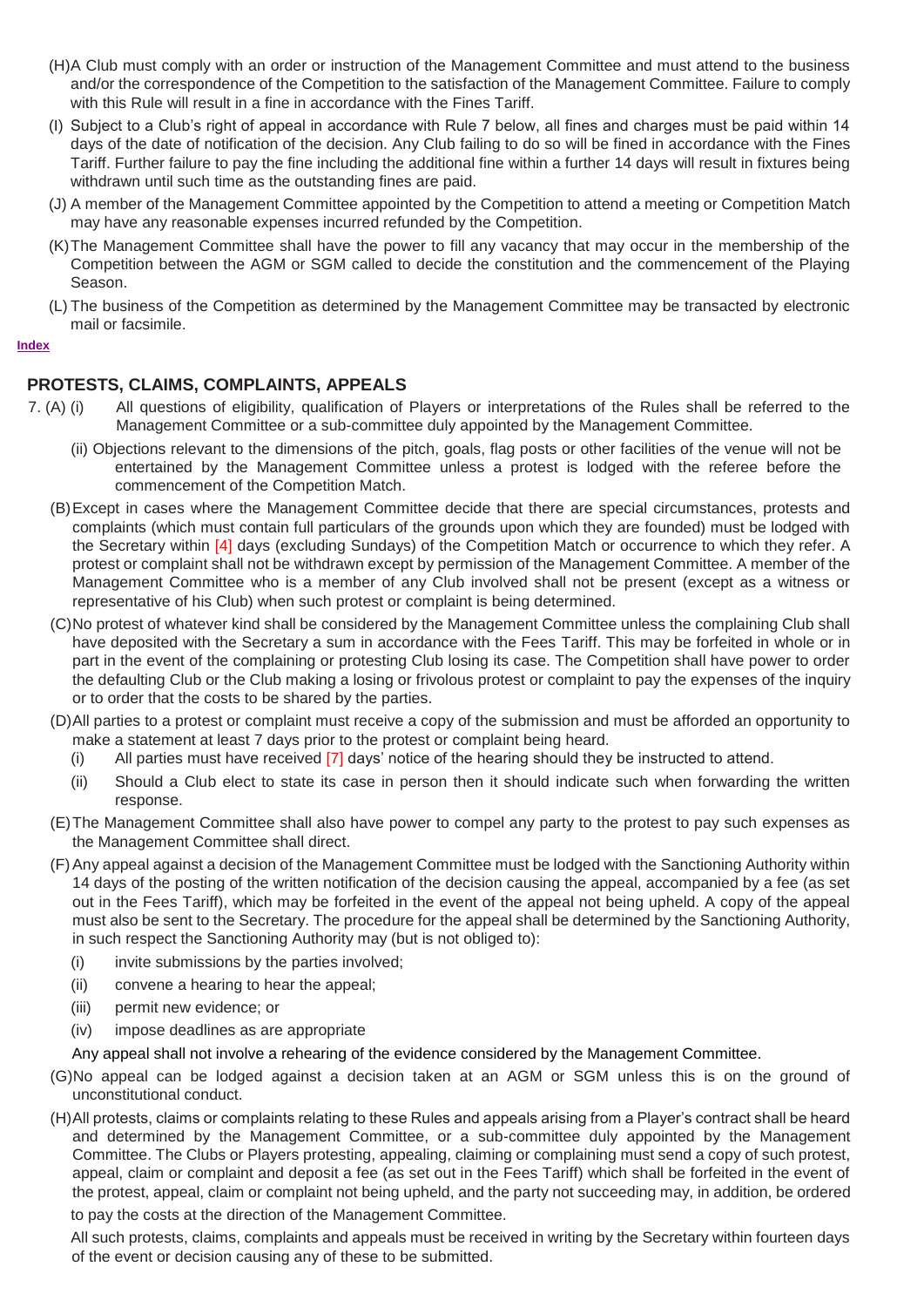ND 7.1. Protests against teams being strengthened must be submitted within 10 days of the match or, to allow for factors such as late team sheets, at a number of days' subject to the discretion of the Registration Secretary.

#### **[Index](#page-0-0)**

## <span id="page-6-0"></span>**ANNUAL GENERAL MEETING**

- 8. (A) The AGM shall be held not later than [the second Friday in July] in each year. At this meeting the following business shall be transacted provided that at least [25] members are present and entitled to vote:-
	- (i) To receive and confirm the minutes of the preceding AGM.
	- (ii) To receive and adopt the annual report, balance sheet and statement of accounts.
	- (iii) Election of Clubs to fill vacancies.
	- (iv) Constitution of the Competition for the ensuing Season.
	- (v) Election of Officers of the Competition and the Management Committee members.
	- (vi) Appointment of auditors.
	- (vii) Alteration of Rules, if any (see Rule 14)
	- (viii) Fix the date for the commencement of the Playing Season and kick off times applicable to the Competition.
	- (ix) Fix the date for the end of the Playing Season (save for Step 7 which shall be determined by The FA).
	- (x) Other business of which due notice shall have been given and accepted as being relevant to an AGM.
	- (B) A copy of the duly audited/verified balance sheet, statement of accounts and agenda shall be forwarded to each Club at least 14 days prior to the meeting, together with any proposed Rule changes.
	- (C) A signed copy of the duly audited/verified balance sheet and statement of accounts shall be sent to the Sanctioning Authority within 14 days of its adoption by the AGM
	- (D) Each Club shall be empowered to send two delegates to an AGM. Each Club shall be entitled to one vote only. 14 days' notice shall be given of any AGM.
	- (E) Clubs who have withdrawn their membership of the Competition during the Playing Season being concluded or who are not continuing membership shall be entitled to attend but shall vote only on matters relating to the Season being concluded. *This provision will not apply to Clubs expelled in accordance with Rule 12.*
	- (F) All voting shall be conducted by a show of voting cards unless a ballot be demanded by at least 50% of the delegates qualified to vote or the Chairman so decides.
	- (G) No individual shall be entitled to vote on behalf of more than one Club.
	- (H) Any continuing Club must be represented at the AGM. Failure to comply with this Rule will result in a fine in accordance with the Fines Tariff.
	- (I) Officers of the Competition and Management Committee members shall be entitled to attend and vote at an AGM.
	- (J) Where a Competition is an incorporated entity, the Officers of the Competition shall ensure that the Articles of Association of the Competition are consistent with the requirements of these Rules.

#### **[Index](#page-0-0)**

## <span id="page-6-1"></span>**SPECIAL GENERAL MEETINGS**

- 9. Upon receiving a requisition signed by two-thirds (2/3) of the Clubs in membership the Secretary shall call a SGM.
	- The Management Committee may call a SGM at any time.

At least seven (7) days' notice shall be given of a meeting under this Rule, together with an agenda of the business to be transacted at such meeting.

Each Club shall be empowered to send two delegates to all SGMs. Each Club shall be entitled to one vote only.

Any Club failing to be represented at a SGM shall be fined in accordance with the Fines Tariff.

Officers of the Competition and Management Committee members shall be entitled to attend and vote at all SGMs.

#### **[Index](#page-0-0)**

# <span id="page-6-2"></span>**AGREEMENT TO BE SIGNED**

10. Each Club shall complete and sign the following agreement which shall be deposited with the Competition together with the application for membership for the coming Season, or upon indicating that the Club intends to compete.

"We, (A) (name) [] of (address) [] (Chairman)/<del>(Director)</del>and (B) (name) [] of (address) [] (Secretary)/<del>(Director)</del>of [ ] Football Club (Limited) have been provided with a copy of the Rules and Regulations of the [North Devon Football League] Competition and do hereby agree for and on behalf of the said Club, if elected or accepted into membership, to conform to those Rules and Regulations and to accept, abide by and implement the decisions of the Management Committee of the Competition, subject to the right of appeal in accordance with Rule 7." The agreement shall be signed by:

- Where a Club is an unincorporated association, the Club chairman and secretary; or Where a  $(i)$
- (ii) Club is an incorporated entity, two directors of the Club.

Any alteration of the chairman and /or secretary of the Club on the above agreement must be notified to the [Devon] County Football Association(s) to which the Club is affiliated and to the Secretary.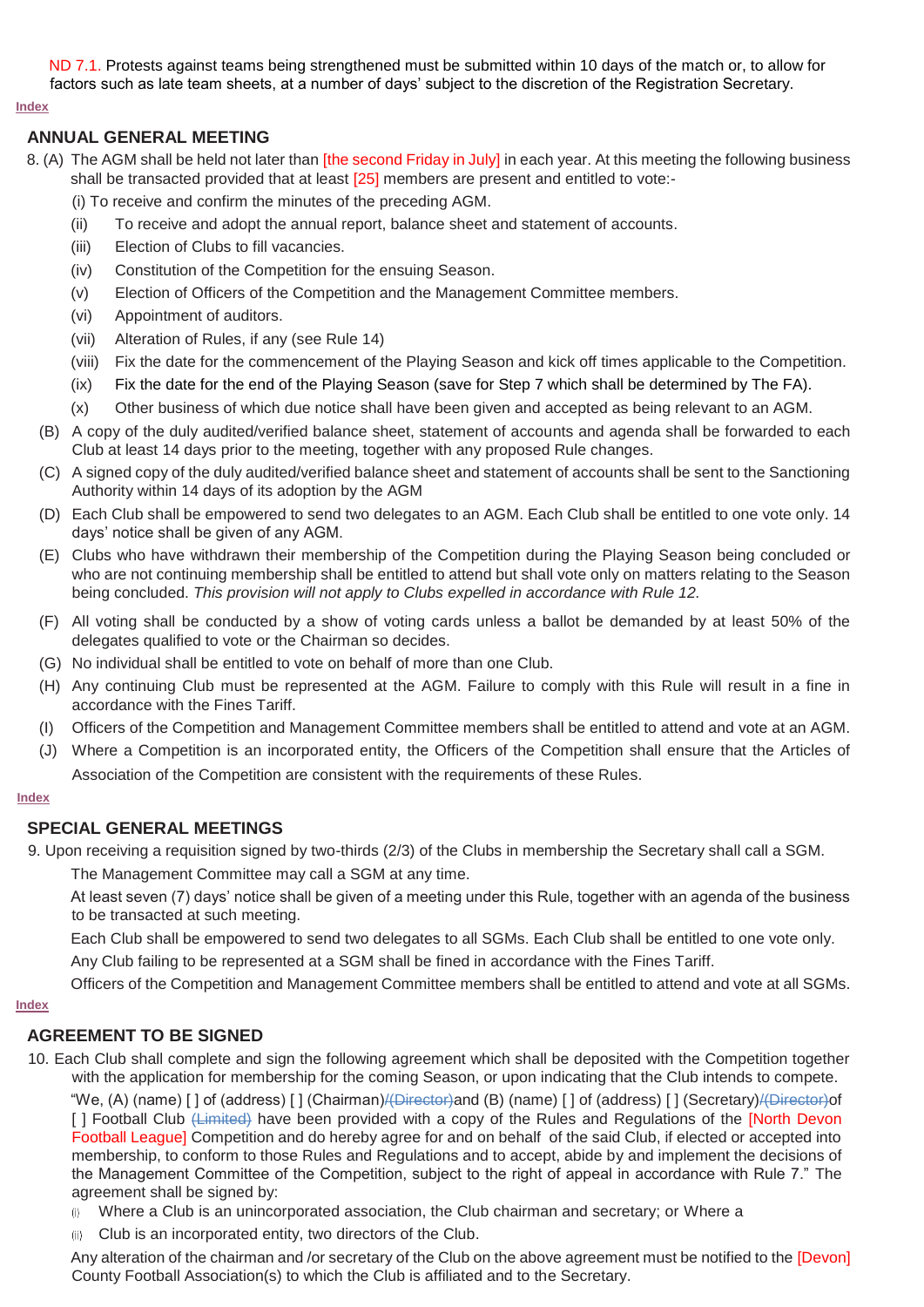## <span id="page-7-0"></span>**CONTINUATION OF MEMBERSHIP, WITHDRAWAL OF A CLUB**

- 11. (A)Any Club intending, or having a provisional intention, to withdraw a Team from the Competition on completion of its fixtures and fulfilment of all other obligations to the Competition must notify the Secretary in writing by 31st March each season. This does not apply to a Club moving in accordance with Rule 22(B). Failure to comply with this Rule will result in a fine in accordance with the Fines Tariff.
	- (B)The Management Committee shall have the discretion to deal with a Team being unable to start or complete its fixtures for a Playing Season, including, but not limited to, issuing a fine in accordance with the Fines Tariff.
	- (C)Notwithstanding the powers of the Management Committee pursuant to Rule 6(I), in the event of a Club failing to discharge all its financial obligations to the Competition in excess of £50, the Management Committee shall be empowered to refer the debt under The FA Football Debt Recovery provisions.

ND 11.1. Any Club withdrawing a team under the context of this rule must withdraw its most junior Team or apply to the competition to withdraw another team. The competition will deal with this on a case by case basis and may place sanctions on the club and/or its players. The playing record of the Team withdrawing shall be expunged.

#### **[Index](#page-0-0)**

## <span id="page-7-1"></span>**EXCLUSION OF CLUBS, TEAMS. MISCONDUCT OF CLUBS, OFFICERS, PLAYERS, MANAGEMENT COMMITTEE**

- 12. (A)At the AGM or SGM called for the purpose in accordance with the provisions of Rule 9, notice of motion having been duly circulated on the agenda by direction of the Management Committee, the accredited delegates present shall have the power to: (i) remove a member of the Management Committee from office; (ii) exclude any Club or Team from membership, both of which must be supported by more than two thirds (2/3) of those present and voting. Voting on this point shall be conducted by ballot. A member of the Management Committee or Club which is the subject of the vote being taken shall be excluded from voting.
- (B) At the AGM, or at a SGM called for the purpose in accordance with the provisions of Rule 9, the accredited delegates present shall have the power to exclude from further participation in the Competition any Club whose conduct has, in their opinion, been undesirable, which must be supported by more than two-thirds (2/3) of those present and voting. Voting on this point shall be conducted by ballot. A Club whose conduct is the subject of the vote being taken shall be excluded from voting.
- (C) Any Officer or member of a Club proved guilty of either a breach of Rule, other than field offences, or of inducing or attempting to induce a Player or Players of another Club in the Competition to join them shall be liable to such penalty as a General Meeting or Management Committee may decide, and their Club shall also be liable to expulsion in accordance with the provisions of clause (A) and/or (B) of this Rule.

# **[Index](#page-0-0)**

# <span id="page-7-2"></span>**TROPHY**

13. (A) The following agreement shall be signed on behalf of the winners of the cup or trophy:-

"We (A) (name) and (B) (name), the Chairman and Secretary of "Club Name" FC (Limited), members of and representing the Club, having been declared winners of cup or trophy, and it having been delivered to us by the Competition, do hereby on behalf of the Club jointly and severally agree to return the cup or trophy to the Competition Secretary on or before [the March LMC meeting]. If the cup or trophy is lost or damaged whilst under our care we agree to refund to the Competition the amount of its current value or the cost of its thorough repair." Failure to comply will result in a fine in accordance with the Fines Tariff.

(B) *At the close of each Competition awards may/shall be made to the winners and runners-up if the funds of the Competition permit.* 

ND 13.1. Trophies must be returned engraved and cleaned. Failure to comply with this Rule will result in a fine in accordance with the Fines Tariff.

## <span id="page-7-3"></span>**[Index](#page-0-0)**

## **ALTERATION TO RULES**

14. Alterations, for which consent has been given by the Sanctioning Authority, shall be made to these Rules only at the AGM or at a SGM specially convened for the purpose called in accordance with Rule 9. Any alteration made during the Playing Season to these Rules shall not take effect until the following Playing Season.

Notice of proposed alterations to be considered at the AGM shall be submitted to the Secretary by [1<sup>st</sup> May] in each year. The proposals, together with any proposals by the Management Committee, shall be circulated to the Clubs by [8<sup>th</sup> May] and any amendments thereto shall be submitted to the Secretary by [15<sup>th</sup> May]. The proposals and proposed amendments thereto shall be circulated to Clubs with the notice of the AGM. A proposal to change a Rule shall be carried if [a majority] of those present, entitled to vote and voting are in favour.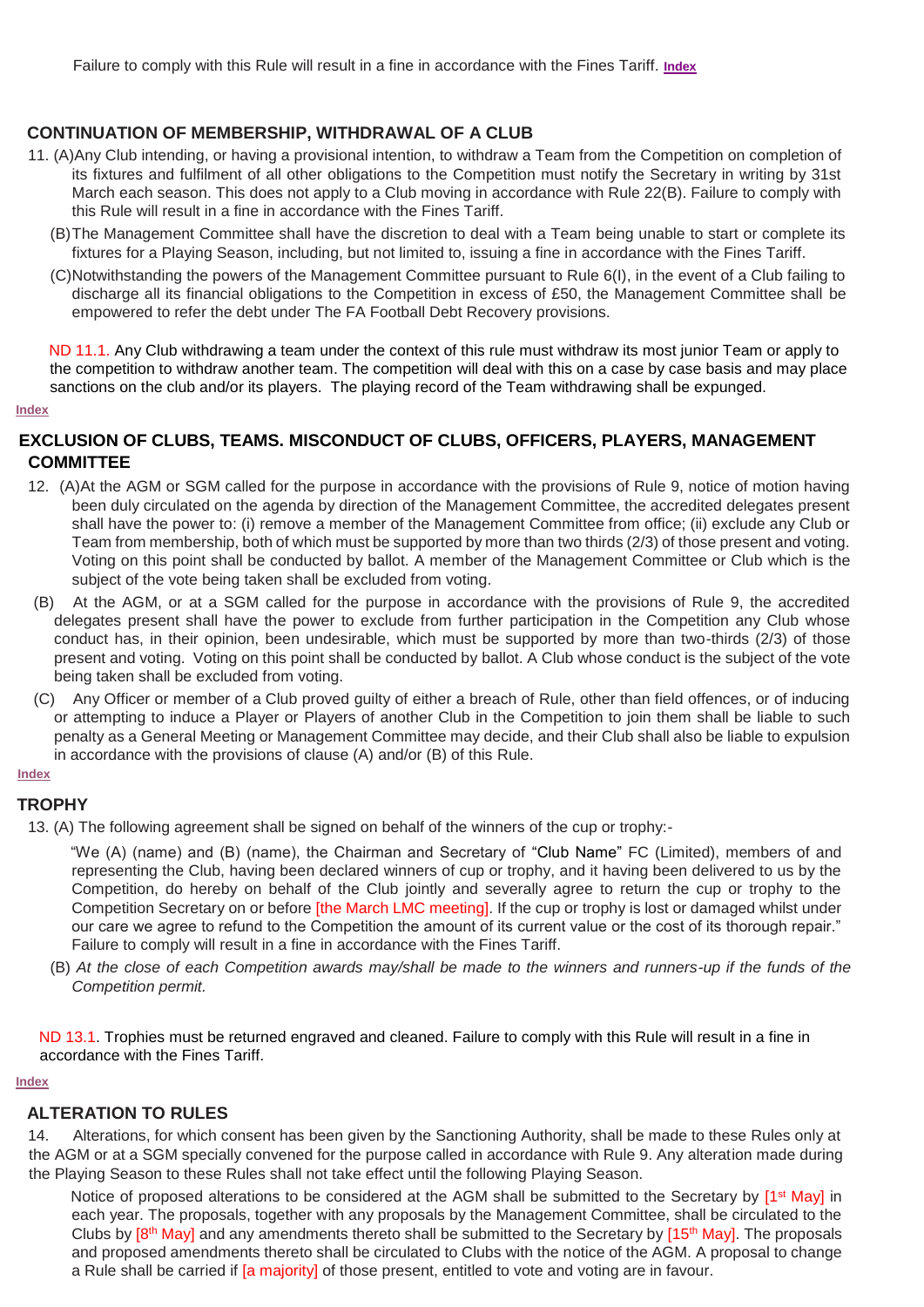A copy of the proposed alterations to Rules to be considered at the AGM or SGM shall be submitted to the Sanctioning Authority or The FA (as applicable) at least 28 days prior to the date of the meeting.

## **[Index](#page-0-0)**

## <span id="page-8-0"></span>**FINANCE**

- 15. (A) The Management Committee shall determine with which bank or other financial institution the funds of the Competition will be lodged.
	- (B)All expenditure in excess of £[500] shall be approved by the Management Committee. Cheques shall be signed by at least two Officers nominated by the Management Committee.
	- (C)The financial year of the Competition will end on [31st May].
	- (D)The books, or a certified balance sheet, of a Competition shall be prepared and shall be *audited/verified* annually by a suitably qualified person(s) who shall be appointed at the AGM.

ND 15.1 All expenditure in excess of £500 shall be approved by the Management Committee when using the League Debit Card or Online Banking

#### **[Index](#page-0-0)**

## <span id="page-8-1"></span>**INSURANCE**

- 16. (A) All Clubs must have valid public liability insurance cover of at least ten million pounds (£10,000,000) at all times.
	- (B) All Clubs must have valid personal accident cover for all Players registered with them from time to time. The Players' personal accident insurance cover must be in place prior to the Club taking part in any Competition Match and shall be at least equal to the minimum recommended cover determined from time to time by the Sanctioning Authority. In instances where The FA is the Sanctioning Authority, the minimum recommended cover will be the cover required by the Affiliated Association to which a Club affiliates.

Failure to comply with Rule 16(A) or 16(B) will result in a fine in accordance with the Fines Tariff.

## **[Index](#page-0-0)**

## <span id="page-8-2"></span>**DISSOLUTION**

- 17. (A) Dissolution of the Competition shall be by resolution approved at a SGM by a majority of three quarters (3/4) of the members present and shall take effect from the date of the relevant SGM.
	- (B)In the event of the dissolution of the Competition, the members of the Management Committee are responsible for the winding up of the assets and liabilities of the Competition.
	- (C)The Management Committee shall deal with any surplus assets as follows:
		- (i) Any surplus assets, save for a trophy or any other presentation, remaining after the discharge of the debts and liabilities of the Competition shall be transferred only to another Competition or Affiliated Association or The Football Association Benevolent Fund or to such other charitable or benevolent object in the locality of the Competition as determined by resolution at or before the time of winding up, and approved in writing by the Sanctioning Authority.
		- (ii) If a Competition is discontinued for any reason a trophy or any other presentation shall be returned to the donor if the conditions attached to it so provide or, if not, dealt with as the Sanctioning Authority may decide.

### **[Index](#page-0-0)**

# **MATCH RELATED RULES**

## <span id="page-8-3"></span>**QUALIFICATION OF PLAYERS**

18. (A) A Player is one who, being in all other respects eligible, has:

- (i) signed a fully and correctly completed Competition registration form in ink, countersigned by an Officer of the Club, which is submitted to the Competition [0] days prior to the Player playing and whose registration has been confirmed by the Competition prior to that Player playing in a Competition Match; Or
- (ii) signed a fully and correctly completed Competition registration form in ink on a match day prior to playing which is countersigned by an Officer of the Club and witnessed by an Officer of the opposing Club, and submitted to the Competition within two days (Sundays excluded) subsequent to the Competition Match. The Player shall not play again on a subsequent match day until the Club is in possession of the approval of the Competition. A maximum of [2] Players may be registered in accordance with this paragraph 18(A)(ii); or
- (iii) registered through WGS.
- (iv) For the purpose of player consent, Clubs will be required to obtain player consent using the online consent within WGS only. No other form of consent will be accepted by this competition.

Any registration form which is sent by either of the means set out at Rules 18(A) (i) or (ii) above that is not fully and correctly completed will be returned to the Club unprocessed. If a Club attempts to register a player via WGS but does not fully and correctly complete the necessary information via WGS, the registration will not be processed.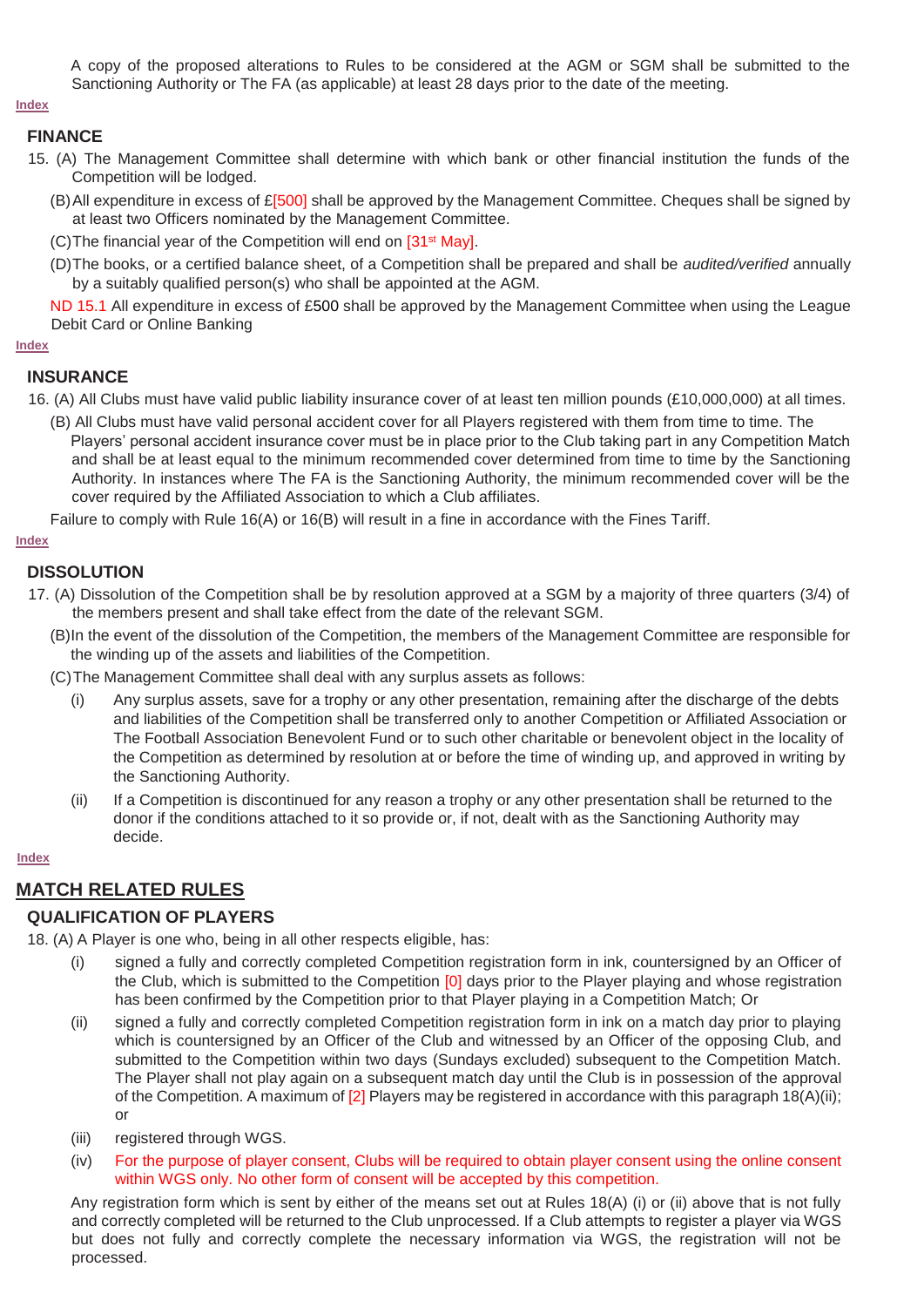For Clubs registering Players under Rules 18(A) (i) or (ii), registration forms will be provided in a format to be determined by the Competition. For Clubs registering Players via WGS (under Rule 18 (A) (iii)), Clubs must access WGS in order to complete the registration process.

Failure to comply with this Rule will result in a fine in accordance with the Fines Tariff.

- (B)
	- (i) Contract players are not permitted in this Competition with the exception of those Players who are registered under Contract with the same Club who have a team operating at Steps 1 to 6 of the National League System. It is the responsibility of each Club to ensure that any Player registered to the Club has, where necessary, the required International Transfer Certificate. Clearance is required for any Player aged 10 and over crossing borders including Wales, Scotland and Ireland.
	- (ii) Each Club must have at least [11] Players registered [7] days before the start of each Playing Season. Failure to comply with this Rule will result in a fine in accordance with the Fines Tariff.
- (C) A Player that owes a Football Debt (as defined under the Football Debt Recovery Regulations) to any club(s) shall be permitted to register and play for a Club in Competition Matches, save that the Player may be liable to be suspended from playing for that Club should the Player fail to comply with the terms of the Football Debt Recovery Regulations in respect of that Football Debt.

ND 18.1. For the purposes of standard rule 18C, you must follow and use the Devon FA Debt Recovery System as detailed in the County Handbook. Any club that reports a player's debt to the League for the suspension of that player's registration, must, within 112 days, use the Devon FA Debt Recovery System. Upon the expiry of 112 days the player's registration suspension with the League will be lifted.

- (D) A fee as set out in the Fees Tariff shall be paid by each Club/Team for each Player registered.
- (E) The Management Committee shall decide all registration disputes.

In the event of a player signing a registration form or having a registration submitted for more than one Club, priority of registration shall decide for which Club the Player shall be registered. The Secretary shall notify the Club last applying to register the player of the fact of the previous registration.

- (F) It shall be a breach of Rule for a Player to:-
	- (i) Play for more than one Club in the Competition in the same Playing Season without first being transferred.
	- (ii) Having registered for one Club in the Competition, register for another Club in the Competition in that Playing Season except for the purpose of a transfer.
	- (iii) Submit a signed registration form or submit a registration through WGS for registration that the Player had wilfully neglected to accurately or fully complete.

Failure to comply with this Rule will result in a fine in accordance with the Fines Tariff.

- (G) (i) The Management Committee shall have the power to accept the registration of any Player subject to the provisions of Rules 18(G) (ii) and (iii) below.
	- (ii) The Management Committee shall have power to refuse, cancel or suspend the registration of any Player or may fine any Player, at their discretion (in accordance with the Fines Tariff) who has been charged and found guilty of registration irregularities (subject to Rule 7).
	- (iii) The Management Committee shall have power to make application to refuse or cancel the registration of any Player charged and found guilty of undesirable conduct (subject to Rule 7) subject to the right of appeal to the Sanctioning Authority. Application should be made to the parent County of the Club the Player is registered or intending to be registered with.

Undesirable conduct shall mean an incident of repeated proven misconduct, which may deter a Participant from being involved in this Competition.

(iv) For a Player who has previously had a registration removed in accordance with Rule 18(G)(iii) but has a registration accepted at the expiry of exclusion will be considered to be under a probationary period of 12 months. Whilst under a probationary period, should the Player commit a further act of proven misconduct under the jurisdiction of the Competition, (excluding standard dismissals), the Competition would be empowered to consider a further charge of bringing the Competition into disrepute.

(*Note:* Action under Rule 18(G) (iii) shall not be taken against a Player for misconduct until the matter has been dealt with by the Sanctioning Authority, and then only in cases of the Player bringing the Competition into disrepute and will in any event be subject to an appeal to the Sanctioning Authority or The FA. All decisions must include the period of restriction. For the purpose of this Rule, bringing the Competition into disrepute can only be considered where the Player has received in excess of 112 days' suspension, or 10 matches in match based discipline, in any competition (and is not restricted to the Competition) in a period of two years or less from the date of the first offence.)

(H) Subject to compliance with FA Rule C2(a) when a Club wishes to register a player who is already registered with another club it shall submit a transfer form (in a format as determined by the Competition) to the Competition accompanied by a fee as set out in the Fees Tariff. Such transfer shall be referred by the Competition to the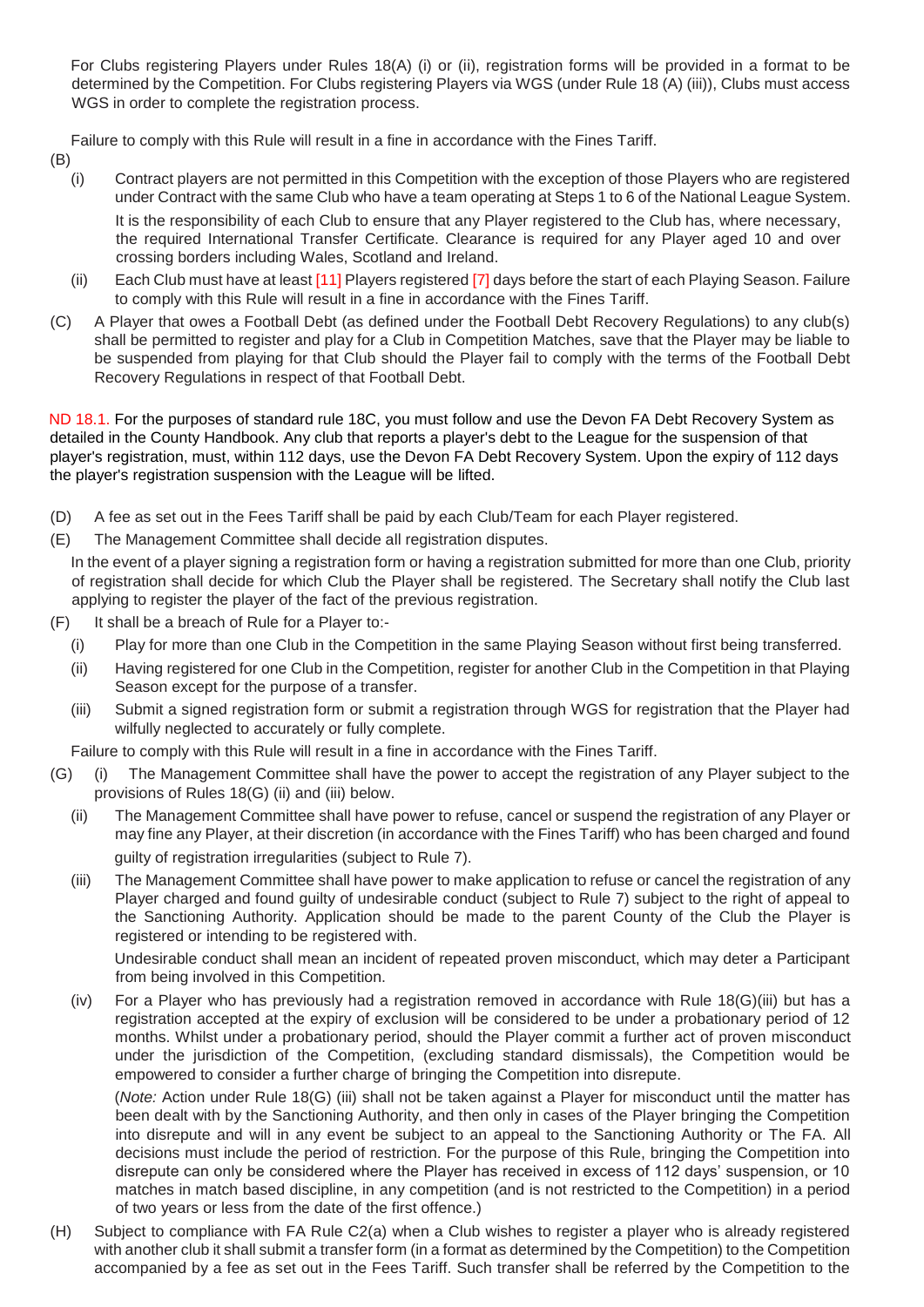club for which the player is registered. Should this club object to the transfer it should state its objections in writing to the Competition and to the player concerned within 3 days of receipt of the notification. Upon receipt of the club's consent, or upon its failure to give written objection within 3 days, the Secretary may, on behalf of the Management Committee, transfer the player who shall be deemed eligible to play for the new Club from such date or [nil] days after receipt of such transfer.

In the event of an objection to a transfer the matter shall be referred to the Management Committee for a decision.

## ND 18.2. No player shall be granted more than two transfers in the current season.

(I) A Player may not be registered for a Club nor transferred to another Club in the Competition after [the 31st March for Registrations and after the 28th February for Transfers] except by special permission of the Management Committee.

## ND 18.3. Clubs may only start transferring a player from another club on or after the 1<sup>st</sup> September in each season

- (J) A Club shall keep a list of the Players it registers and a record of all matches in which those Players have played for the Club, and shall produce such records upon demand by the Management Committee.
- (K) A register containing the names of all Players registered for each Club, with the date of registration, shall be kept by the (*Registrations*) Secretary and shall be open to the inspection of an Officer of the Club at all Management Committee meetings or at other times mutually arranged. Registrations are valid for one Playing Season only.

In the event of a Non Contract Player without a written contract changing his status to that of a Contract Player with the same Club, another Club in the Competition or with a club in another competition his registration as a Non Contract Player will automatically be cancelled and declared void unless the Club conforms to the exception detailed in Rule 18(B)(i).

- (L) A Player shall not be eligible to play for a Team in any special championship, promotion or relegation deciding Competition Match (as specified in Rule 22(A)) unless the Player has played [9] Competition Matches for that Team in the current Playing Season.
- (M) A Team shall not include more than [one] Players who [has] /have taken part in [three] or more senior Competition Matches during the current Playing Season unless a period of 21 days has elapsed since they last played [or they have played for the junior team/s in more matches than the senior team/s.]

For the purpose of this Rule a senior competition(s) is fare a league or league cup match within the Competition or a higher level in the football pyramid.]

Failure to comply with this Rule will result in a fine in accordance with the Fines Tariff.

- (N)
	- (i) Subject to Rule 18(N)(ii), any Club found to have played an ineligible Player in a Competition Match or Matches where points are awarded shall have the points gained from that Competition Match deducted from its record, up to a maximum of 12 points, and have levied upon it a fine (in accordance with the Fines Tariff).
	- (ii) The Management Committee may vary the sanction as relates to the deduction of points set out at Rule 18(N)(i) only in circumstances where the ineligibility is due to the failure to obtain an International Transfer Certificate or where the ineligibility is related to the Player's status.
	- (iii) Where a Club is found to have played an ineligible Player in accordance with Rule 18(N)(i) above, the Management Committee may also, at its discretion:
		- a) Award the points available in the Competition Match in question to the opponents, subject to the Competition Match not being ordered to be replayed; or
		- b) Levy penalty points against the Club in default; or
		- c) Order that such Competition Match or Matches be replayed (on such terms as are decided by the Management Committee).

## ND 18.4. Any Club fielding a player under an assumed name will incur a fine of £100 per offence.

(O) The following clause applies to Competitions involving Players in full-time secondary education:-

- (ii) Priority must be given at all times to school and school organisations activities. Failure to comply with this Rule will result in a fine in accordance with the Fines Tariff.
- (iii) The availability of children must be cleared with the Head Teachers (except for Sunday leagues competitions).
- (iv) To play open age football the player must have achieved the age of 16.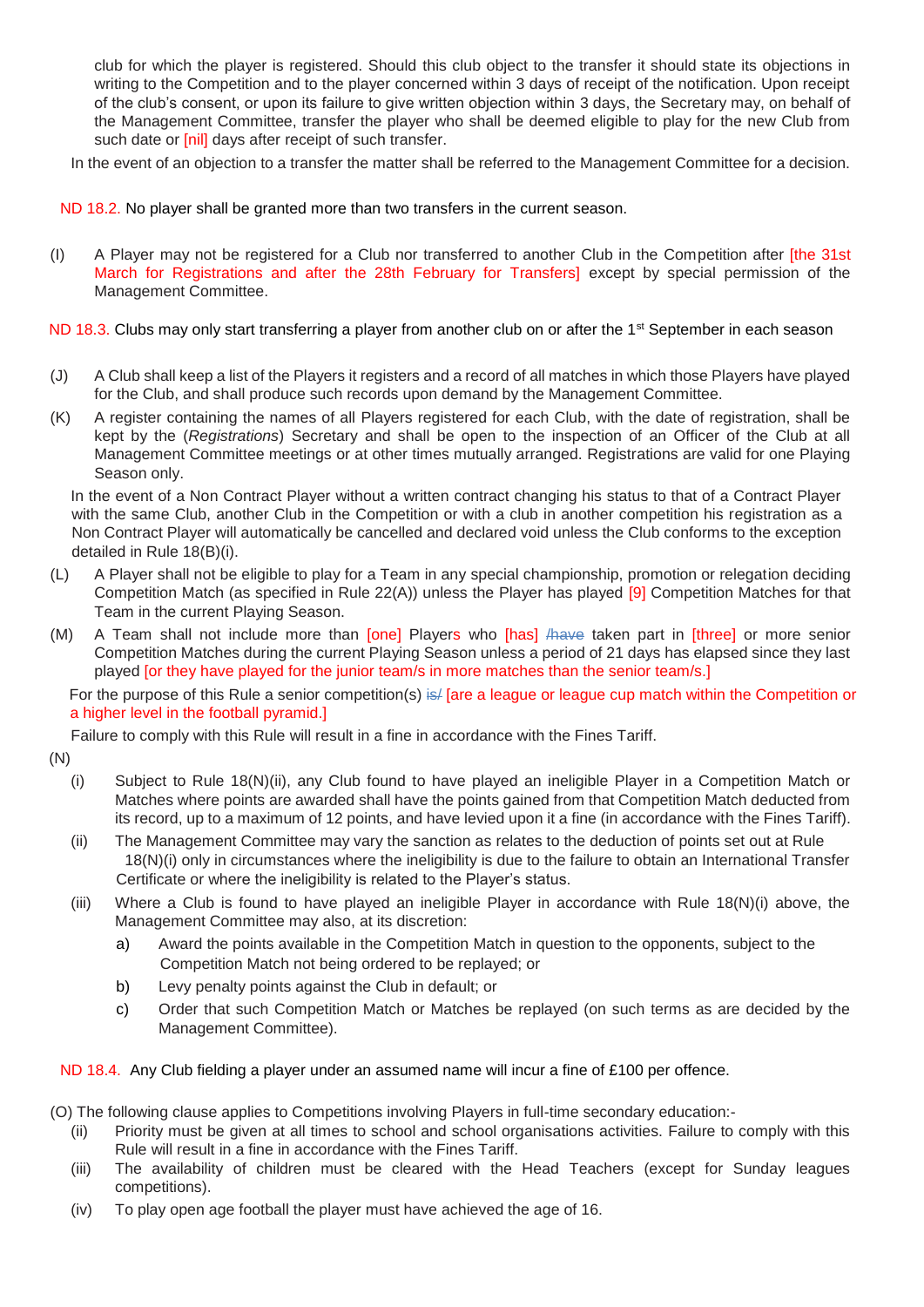ND 18.5. A clerical error on a team sheet involving a player's surname or first name will be dealt with as follows: (i) The Registration Secretary shall contact the offending club to obtain a list of players and substitutes that played in the respective match.

- (ii) The Registration Secretary shall forward that list to the opposing side.
- (iii)The opposing side must respond within 3 days to either confirm that they agree with the list or that they dispute the list.
- (iv)If they agree the list, the result shall stand and the offending team shall be fined in accordance with the fines tariff.
- (v) If the opposition dispute the list, the matter shall be referred to a sub-committee who will review the matter at a specially convened meeting to occur within 7 days of the receipt of the opposition's dispute. That sub-committee's decision shall be final but subject to appeal under Rule 16.

(P) A Player who has played for a Team in the [ ] division [ ] times or more shall not in that Playing Season be eligible to play in a lower division except by permission of the Management Committee.

**[Index](#page-0-0)**

## <span id="page-11-0"></span>**CLUB COLOURS**

19. Every Club must register the colour of its [Home and Away outfield players & goal keeper] shirts and shorts with the Secretary by [7<sup>th</sup> August] who shall decide as to their suitability.

Any Club wishing to change its colours during the Playing Season must obtain permission from the Management Committee.

Goalkeepers must wear colours which distinguish them from all other Players and the Match Officials.

No Player, including the goalkeeper, shall be permitted to wear black or very dark shirts.

Any Team not being able to play in its normal colours as registered with the Competition shall notify its opponents the colours in which they will play (including the colours of the goalkeepers jersey) at least [5] days before the Competition Match.

If, in the opinion of the referee, two Teams have the same or similar colours, the [away] And Team shall make the change. Should a Team delay the scheduled time of kick off for a Competition Match by not having a change of colours they will be fined in accordance with the Fines Tariff.

Shirts must be numbered, failing which a fine will be levied in accordance with the Fines Tariff.

ND 19.1. Clubs will be required to play in their registered shirt & shorts home colours (inc goal keeper) in all home fixtures (inc cup competitions) and registered shirt & shorts away colours (inc goal keeper) in all away fixtures (inc cup competitions).

Should your outfield colours clash, it will be the away team's responsibility as per rule 19 to use their alternative colour. Should your goal keeper colours clash with the outfield players, it will be the your team's responsibility to use your alternative colour.

Any colour changes must be notified to the opposing team & match official in writing (email) within 5 days of the match of the shirt & shorts colours (inc goal keeper).

Failure to comply will result in a fine in accordance to the fines tariff

#### **[Index](#page-0-0)**

## <span id="page-11-1"></span>**PLAYING SEASON. CONDITIONS OF PLAY, TIMES OF KICK-OFF. POSTPONEMENTS. SUBSTITUTES**

20. (A) All Competition Matches shall be played in accordance with the Laws of the Game as determined by the International Football Association Board.

Clubs must take all reasonable precautions to keep their Grounds in a playable condition. All Competition Matches shall be played on pitches deemed suitable by the Management Committee. If through any fault of the home Team a match has to be replayed, the Management Committee shall have power to order the venue to be changed.

The Management Committee shall have power to decide whether a pitch and/or facilities are suitable for Competition Matches and to order the Club concerned to play its Competition Match(es) on another ground.

Football Turf Pitches (3G) are allowed in this Competition provided they meet the required performance standards and are listed on the FA's Register of Football Turf Pitches. All Football Turf Pitches used must be tested (by a FIFA accredited test institute) every three years and the results passed to The FA. The FA will give a decision on the suitability for use and add the pitch to the Register.

The home Club is also responsible for advising Participants of footwear requirements when confirming match arrangements in accordance with Rule 20(C).

Within the National League System ("NLS") all Competition Matches shall have a duration of 90 minutes. All Competition Matches outside of the NLS shall have duration of 90 minutes unless a shorter time (not less than sixty (60) minutes) is mutually arranged by the two Clubs in consultation with the referee prior to the commencement of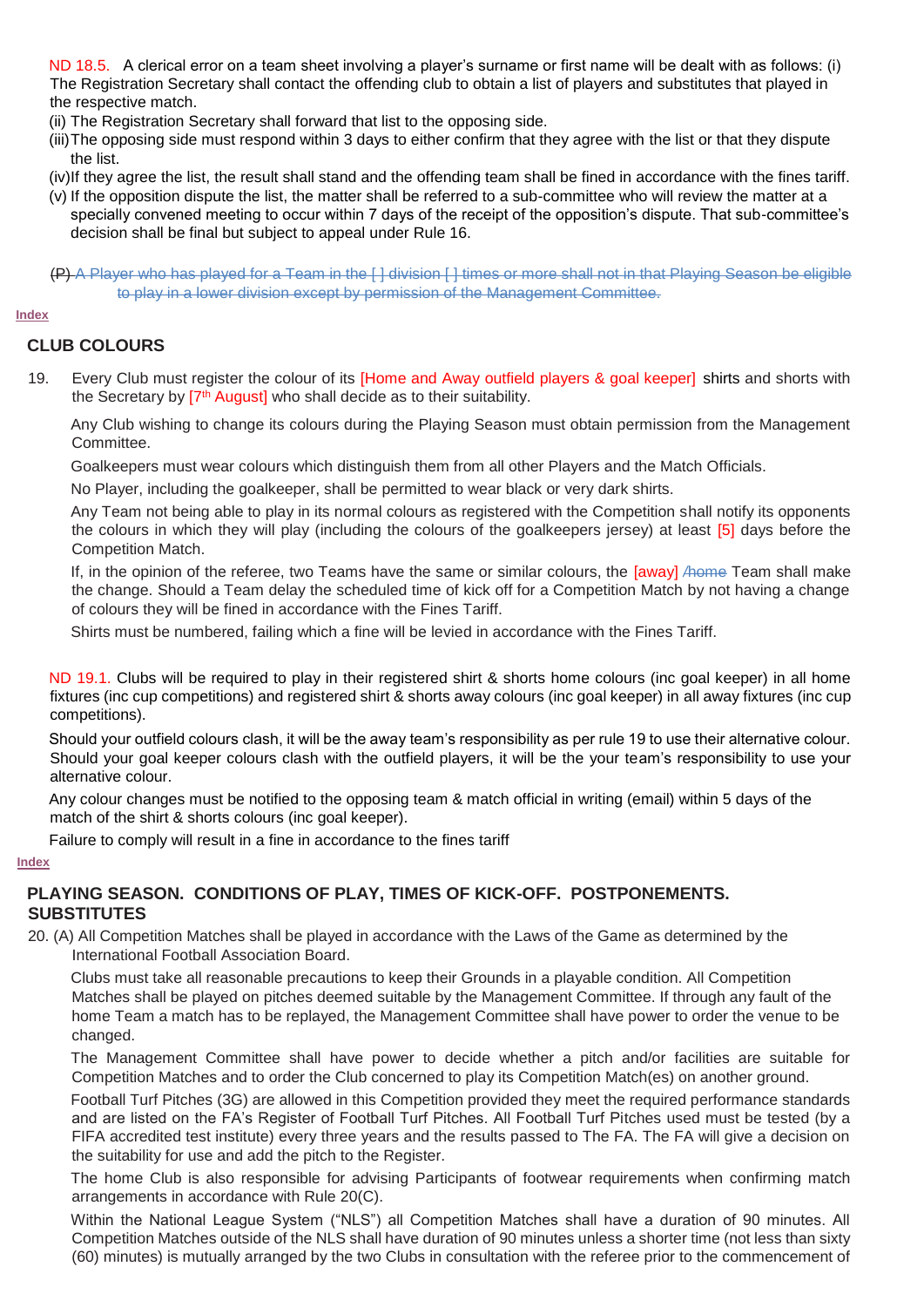the match, and in any event shall be of equal halves. Two matches involving the same two Teams can be played on the same day providing the total playing time is not more than 120 minutes.

The times of kick-off shall be fixed at the AGM and can only be altered by the mutual consent of the two competing Clubs prior to the scheduled date of the Competition Match with written notification given to the Competition at least 7 days prior.

Referees must order matches to commence at the appointed time and must report all late starts to the Competition. The home Team must provide goal nets, corner flags and at least two footballs fit for play and the referee shall make a report to the Competition if the footballs are unsuitable. Failure to comply with this Rule will result in a fine in accordance with the Fines Tariff.

ND 20.1. Each team must be equipped to provide basic first aid to any injured player. Any teams failing to comply with any of the match requirements in this paragraph will incur a fine in accordance with the fines tariff.

ND 20.2. All matches must be played on the ground allocated by the Fixtures Secretary unless permission is given by him to play on an alternative ground, and any Club not complying with this rule shall be fined in accordance with the fines tariff.

(B)Except by permission of the Management Committee all Competition Matches must be played on the dates originally fixed but priority shall be given to The FA and parent County Association Cup Competitions. All other matches must be considered secondary. Clubs may mutually agree to bring forward a Competition match with the consent of the (*Fixtures*) Secretary. Failure to comply with this Rule will result in a fine in accordance with the Fines Tariff.

In the case of a revised fixture date, the Clubs must be given by the Competition 5 clear days' notice of the match (unless otherwise mutually agreed).

ND 20.3 Two clubs may postpone a League match by mutual agreement. Written notification must be given by both clubs to the Fixtures Secretary in advance of the scheduled date of the match, and the match rearranged in accordance with Rule 20(E). A fine in accordance with the fines tariff shall be imposed on any club failing to do this. This paragraph does not apply to League Cup matches.

- (C)An Officer of the home Club must give notice of full particulars of the location of, and access to, the Ground and time of kick-off to the Match Officials and an Officer of the opposing Club at least [0] clear days prior to the playing of the match. If not so provided, the away Club shall seek such details and report the circumstances to the Competition. [All Club Officials & Match Officials will be notified by Full-Time every Sunday 12 noon or 1 hour after any amendment to their fixture.] Failure to comply with this Rule will result in a fine in accordance with the Fines Tariff.
- (D)In accordance with the Laws of the Game, the minimum number of Players that will constitute a Team for a Competition Match is [7] Failure to comply with this Rule will result in a fine in accordance with the Fines Tariff.
- (E)(i) Home and away matches shall be played. In the event of a Club failing to keep its engagement the Management Committee shall have power to impose a fine (in accordance with the Fines Tariff), deduct points from the defaulting Club, award the points from the Competition Match in question to the opponents, order the defaulting Club to pay any reasonable expenses incurred by the opponents or otherwise deal with

them except the award of goals. *Notwithstanding the foregoing home and away provision, the Management Committee shall have power to order a Competition Match to be played on a neutral ground or on the opponent's Ground if they are satisfied that such action is warranted by the circumstances.*

When the Management Committee is satisfied that there has been abuse of this rule, a fine in accordance with the fines tariff shall be imposed on the offending club.

- (ii) Any Club with more than one Team in the Competition shall always fulfil its fixture, within the Competition, in the following order of precedence: - First Team, Reserve Team, A Team.
- (iii) Any Club unable to fulfil a fixture or where a Competition Match has been postponed for any reason must, without delay, give notice to the Fixtures Secretary, the Competition Referees Appointments Secretary, the secretary of the opposing Club and the Match Officials.
- (iv) In the event of a Competition Match not being played or abandoned owing to causes over which neither Club has control, it should be played in its entirety on a date to be mutually agreed by the two Clubs and approved by the Management Committee. Failing such agreement and notification to the Fixtures Secretary within [7] days the Management Committee shall have the power to order the Competition Match to be played on a named date or on or before a given date. Where it is to the advantage of the Competition and the Clubs involved agree, the Management Committee shall also be empowered to order the score at the time of an abandonment to stand. *Providing gate money is taken and retained the visiting Club shall receive their actual standard class rail or bus fares or the equivalent for [ ] persons, or car allowance at [ ] p per mile for transporting [ ] persons, or hire charge of a coach (receipt to be submitted). The residue (if any) to be equally*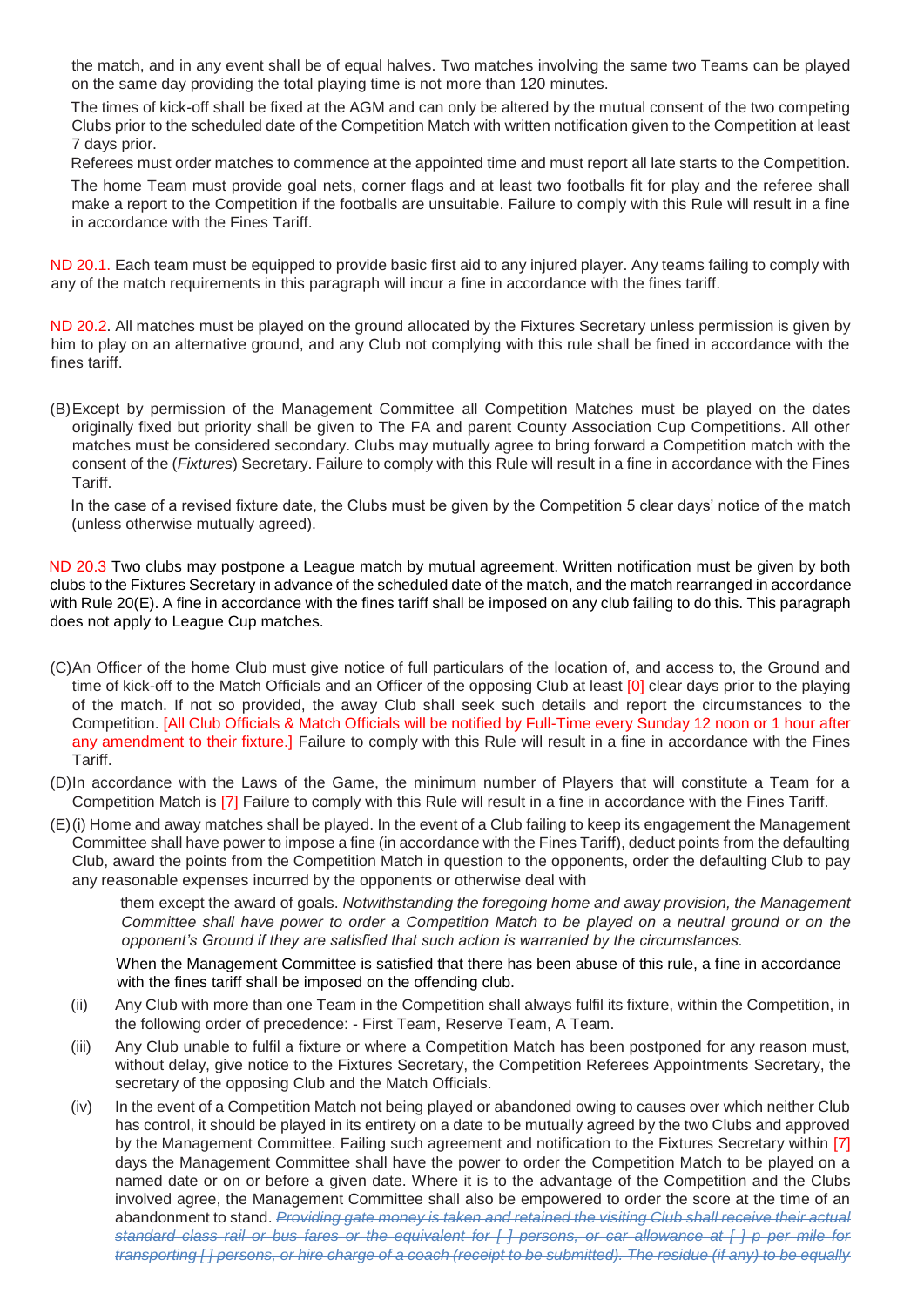*divided between the two Clubs after deducting the cost of advertising, printing, posting, police and Match Officials charges. The home Club shall take the whole of the proceeds of the second Competition Match.*

Failure to comply with this Rule will result in a fine in accordance with the Fines Tariff.

- (v) The Management Committee shall review all Competition Matches abandoned in cases where it is consequent upon the conduct of either or both Teams. Where it is to the advantage of the Competition and does no injustice to either Club, the Management Committee shall be empowered to order the score at the time of the abandonment to stand. In all cases where the Management Committee are satisfied that a Competition Match was abandoned owing to the conduct of one Team or its Club member(s) they shall be empowered to award the points for the Competition Match to the opponent. In cases where a Competition Match has been abandoned owing to the conduct of both Teams or their Club member(s), the Management Committee shall rule that neither Team will be awarded any points for that Competition Match and it shall not be replayed. No fine(s) can be applied by the Management Committee for an abandoned Competition Match.
- (vi) The Management Committee shall review any Competition Match that has taken place where either or both Teams were under a suspension imposed upon them by The FA or Affiliated Association. In each case the Team that was under suspension would be dealt with in the same manner as if they had participated with ineligible players in accordance with Rule 18(N) above. Where both Teams were under suspension the game must be declared null and void and shall not be replayed.

ND 20.4. In bad weather conditions which make ground or travelling conditions impracticable, the Management Committee shall accept the agreed decision of both clubs to postpone the fixture, or the opinion of a qualified referee (which may be requested by either club) that the condition of the ground on match day is not suitable for the match to be played. No club shall inform its own selected players that a match has been postponed for such reasons until agreement on the postponement has been reached with the opposing club. If the clubs fail to agree and are unable to obtain the prior opinion of a qualified referee such decision shall be taken by the match referee on arrival, except where the owners of the ground forbid its use, such decision shall be binding on all concerned. Written confirmation of the owner's decision may be requested by the League

(F)A Club may at its discretion and in accordance with the Laws of the Game use substitute Players in any Competition Match. A Club may name up to *3, 4,* [5] *6, 7* substitute Players of whom not more than *3, 4,* [5] may be used.

[In the lowest division only,] *a Player who has been substituted himself becomes a substitute and may replace a Player at any time subject to the substitution being carried out in accordance with Law 3 of the Laws of Association Football.* 

*Where a Competition does allow return substitutes, a Club may use up to [3 from 3 substitutes Players] [4 from 4 substitute Players] 5 from 5 substitute Players in a Competition Match.*

The referee shall be informed of the names of the substitute Players not later than [30] minutes before the start of the Competition Match and a Player not so named may not take part in that Competition Match.

A Player who has been named as a substitute before the start of the Competition Match but does not actually play in that game shall not be considered to have been a Player in that Competition Match within the meaning of Rule 18 of this Competition.

- (G)The half time interval shall be of [10] minutes' duration, but it shall not exceed 15 minutes. The half time interval may only be altered with the consent of the referee.
- (H)The Teams taking part in a Competition Match shall identify a Team captain who *may/*[shall] wear an armband and shall have a responsibility to offer support in the management of the on-field discipline of his/her teammates.

Failure to comply with this Rule will result in a fine in accordance with the Fines Tariff.

ND 20.5. No club may be forced to play a game on a Sunday, Christmas Day or Good Friday, however if a Club has agreed in writing to do so, or has accepted a fixture on any of these days, then it cannot use the terms of this rule as cause for failing to fulfil the fixture.

ND 20.6. All teams must be prepared to play a minimum of three evening matches during August and September.

ND 20.7. The number on the shirt of each player must be inserted on the team sheet next to their name. The shirt number must be inserted on to the team sheet prior to the kick off. Referees must report all breaches of this rule to the competition. Any Club failing to comply with this Rule shall be liable to a fine in accordance with the fines tariff.

ND 20.8. Prior to each match the participating teams and official(s) SHALL conduct the 'Respect' handshake. It is the responsibility of both Clubs to ensure this Respect protocol is conducted prior to the match commencing and where required the Match Official should assist with direction and guidance as required. Failure to comply with this Rule will result in a fine in accordance with the Fines Tariff.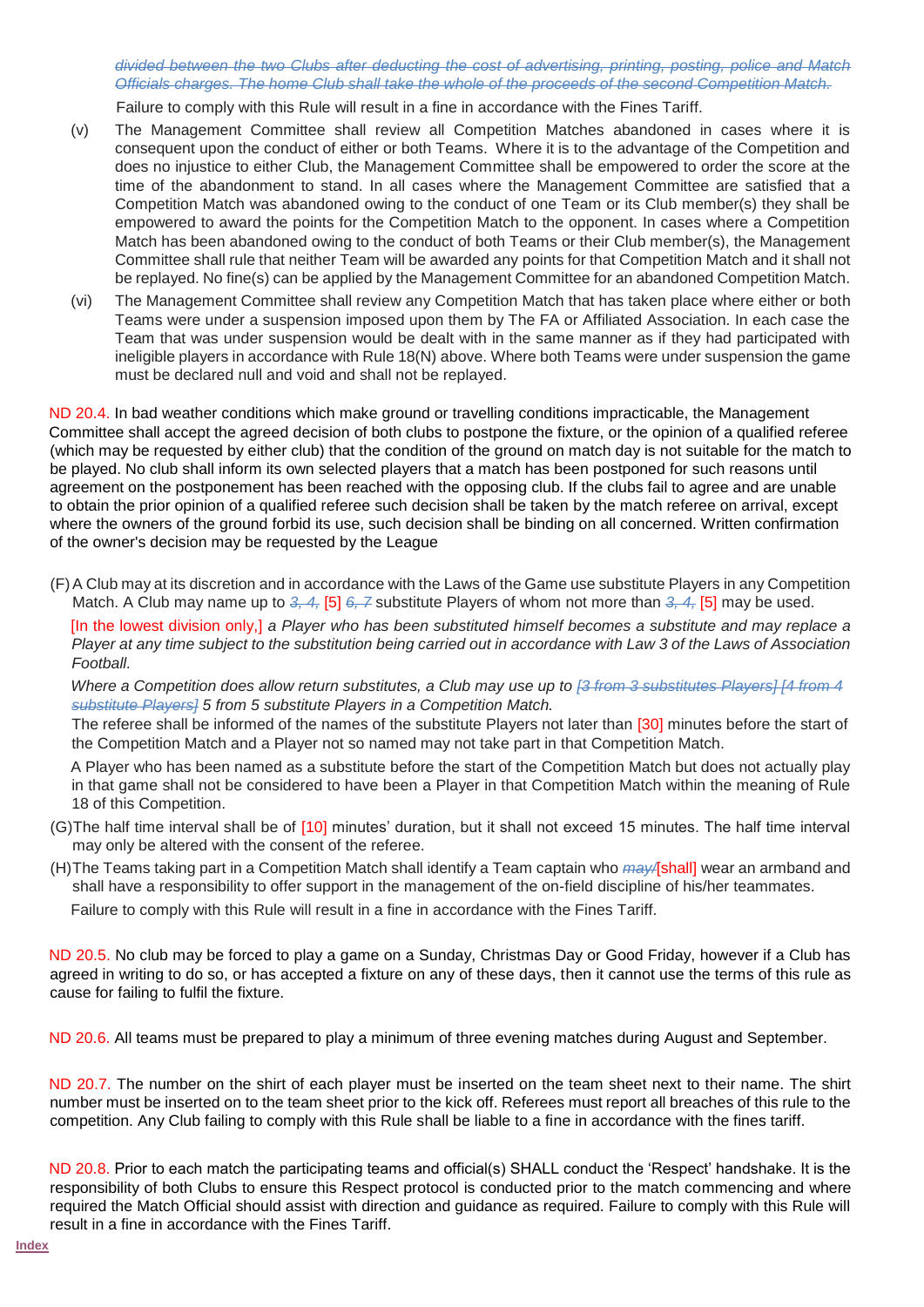## <span id="page-14-0"></span>**REPORTING RESULTS**

- 21. (A) The [Registration]*/Fixtures* Secretary must receive within [2 clear] days of the date played, the result of each Competition Match in the prescribed manner. This must include the forename(s) and surname of the Team Players (in block letters) and also the *referee markings required by Rule 23, or any other information required by the Competition.* Failure to comply with this Rule will result in a fine in accordance with the Fines Tariff.
	- (B) The [Home Club] /both Clubs shall telephone/ [SMS] /email/notify the result of each Competition Match to the [League's Results Service] by [within one hour of the match being completed]. Failure to comply with this Rule will result in a fine in accordance with the Fines Tariff.
	- (C)The match result notification, correctly completed, shall be signed by an Officer of the Club, or as prescribed by the Competition. Failure to comply with this Rule will result in a fine in accordance with the Fines Tariff.

ND 21.1. All results shall be reported by the home team only. Should an away team decide to report a result this is acceptable but reporting an incorrect result will incur a fine in accordance with the fines tariff.

## **[Index](#page-0-0)**

#### <span id="page-14-1"></span>**DETERMINING CHAMPIONSHIP**

22. (A) Team rankings within the Competition will be decided by points with three points to be awarded for a win and one point for a drawn Competition Match. The Teams gaining the highest number of points in their respective divisions at the end of the Playing Season shall be adjudged the winners. Competition Matches must not be played for double points.

In the event of two or more Teams being equal on points at the end of the Playing Season, rankings shall be determined by goal difference (where the goals scored against each Team shall be deducted from the goals scored by that Team and the Team with the most favourable goal difference shall be placed highest).

In the event of two or more Teams still being equal, the Team which has scored the most goals during the Playing Season shall be placed highest.

In the event of two or more Teams still being equal, the Team that has won the most matches during the Playing Season shall be placed highest.

In the event of two or more Teams still being equal, the Team which has the better playing record against the other Team in their head to head Competition Matches during the Playing Season will be placed highest.

If the records of two or more Teams are still equal and it is necessary for any reason to determine the position of each then the Teams affected shall play a deciding match or matches under conditions as determined by the Management Committee.

- (B)*Automatic promotion shall be applied for the first [two] Teams and automatic relegation shall be applied for the last [two] Teams in each division except as provided for hereunder, subject to the provisions of Rule 2(L).*
	- (i) *Should one or more Teams withdraw from any one division after the Playing Season has commenced an equal number of Teams to those withdrawing in that division shall not be automatically relegated.*
	- (ii) *Vacancies occurring after the conclusion of the Playing Season may be filled in any of the following ways: (a) retention of otherwise relegated Team(s);or*
		- *(b) additional promotion of the next ranked Team(s) from the division below; or (c) election.*
	- (iii) *The last [ ] Teams in the lowest division shall retire, but be eligible for re-election except as below, and be subject to the conditions of Rule22 (B)(i) above.*
	- (iv) *When a senior Team is relegated to a lower division of which its reserve Team is a member, or entitled to be a member, such reserve Team must accept relegation to, or retain its position in, the next lower division; and should the senior Team be relegated to the lowest division its reserve Team automatically retires from the Competition.*
	- (v) *Should either or both of the leading Teams in any of the divisions have its senior Team in the next higher division, promotion shall fall, at the discretion of the General Meeting, to the next highest Team or Teams in the division concerned.*
- (C)*In addition to the Team(s) automatically promoted under Rule 22(B), a maximum of one further Team shall be promoted by virtue of being the winner of a play-off match or series of matches (the "Play-Offs). The eligibility criteria and format of the Play-Offs are as follows [ ].*
- (D)In the event of a Team withdrawing from the Competition before completing 75% of its fixtures for the Playing Season all points obtained by or recorded against such defaulting Team shall be expunged from the Competition table. For the purposes of this Rule 22(D) a completed fixture shall include any Competition Match(es) which has been awarded by the Management Committee.
- (E)*Where a promotion and/or relegation link exists between Competitions [two] Clubs, providing they meet the appropriate grading criteria, will be eligible to make application to the [Devon Football League] Competition at their AGM. Should the champion Club not wish for promotion or, alternatively, not have the necessary grading criteria, then the second or third placed Club will be eligible under the same conditions.*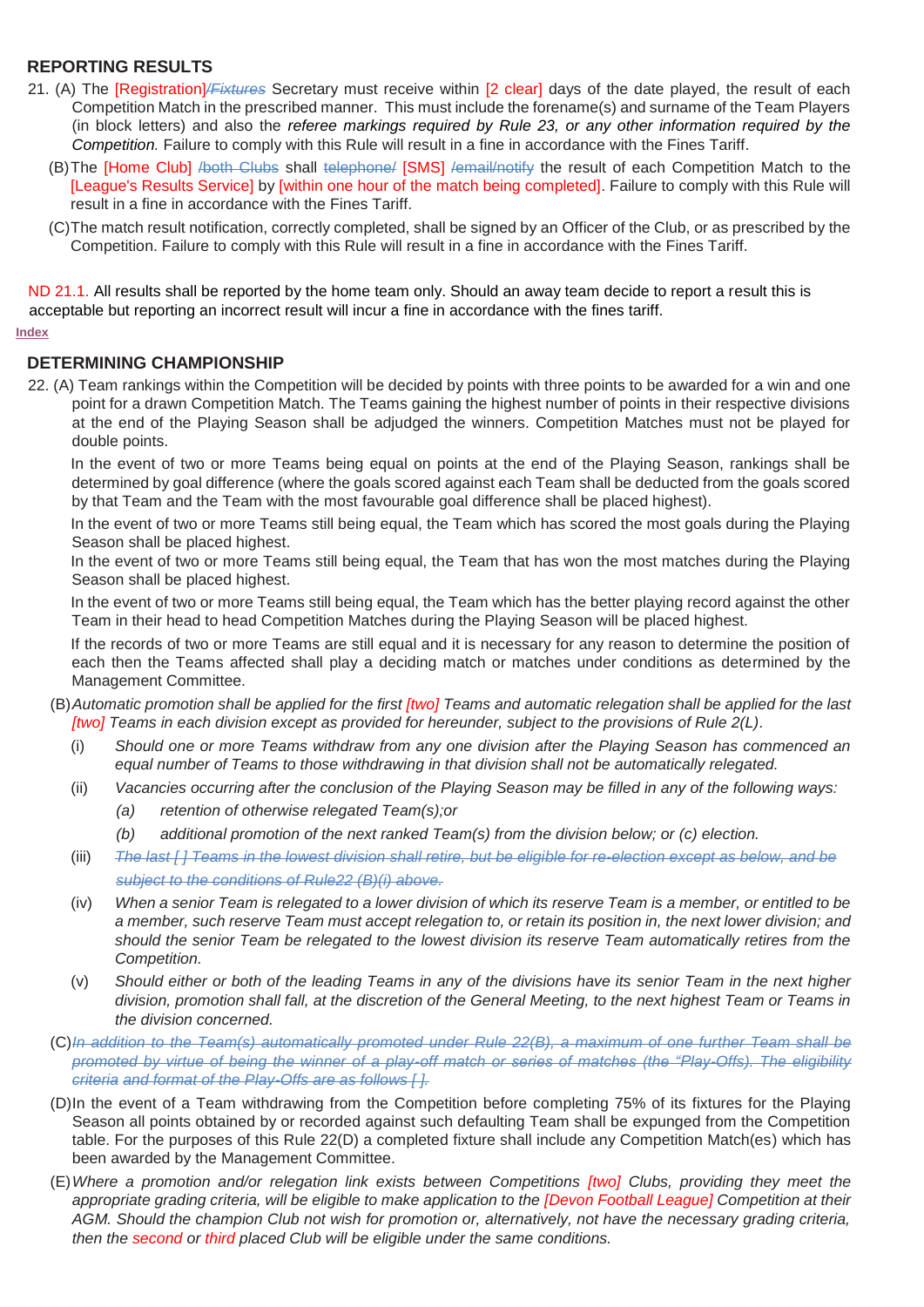*At the end of each Season and depending on the geographical location of Clubs gaining promotion to or being relegated from the [Devon Football League] Competition, it may be necessary for the Competition either (a) to accept a Club from [any other] Competition, or (b) have a Club transferred to the same Competition.*

*The bottom [ ] Clubs in the [ ] Competition will be relegated. Each relegated Club will be allocated either to the [ ] Competition or to the Competition recommended as most appropriate by the Joint Liaison Committee.*

*[ ] Clubs will be promoted to the [ ] Competition from the [ ] Competition, and the [ ] Competition providing that each Club is either the Champion Club or Runner-up or [ ] placed Club and has the necessary grading criteria.*

*In the event of there being no eligible Club wishing promotion or not having the necessary grading criteria from any of the Competitions, this will reduce the number of Clubs to be relegated from the [ ] Competition.*

*If only [ ] Clubs are eligible or wish for promotion, the bottom [ ] Clubs in the [ ] Competition will be relegated. If only [ ] Club is eligible or wishes promotion, only the bottom Club in the [ ] Competition will be relegated.*

*If no Clubs are eligible, or wish for promotion, no Clubs will be relegated from the [ ] Competition.*

*In the event of a [ ] Competition Club not being placed in the bottom [ ] Clubs at the end of the Playing Season, wishing to resign from the Competition at the end of the Playing Season, or having been excluded under Rule [ ] only [ ] Clubs will be relegated at the end of the Playing Season.*

*In the event of a [ ] Competition Club opting to be relegated or being relegated under Rule [ ] such Club or Clubs will replace the Club or Clubs otherwise due for relegation.*

#### **[Index](#page-0-0)**

#### <span id="page-15-0"></span>**MATCH OFFICIALS**

- 23. (A) Registered referees (and assistant referees where approved by The FA or County FA) for all Competition Matches shall be appointed in a manner approved by the Management Committee and by the Sanctioning Authority.
	- (B)In the event of the non-appearance of the appointed referee the appointed senior assistant referee shall take charge and a substitute assistant referee appointed by the competing Teams. In cases where there are no officially appointed Match Officials in attendance, the Clubs shall agree upon a referee. An individual thus agreed upon shall, for that Competition Match, have the full powers, status and authority of a registered referee. Individuals under the age of 16 must not participate either as a referee or assistant referee in any Competition Match.
	- (C)Where assistant referees are not appointed each Team shall provide a Club assistant referee. Failure to comply with this Rule will result in a fine in accordance with the Fines Tariff.
	- (D)The appointed referee shall have power to decide as to the fitness of the Ground in all Competition Matches and that decision shall be final, subject to the determination of the Local Authority or the owners of a Ground, which must be accepted.
	- (E)Subject to any limits/provisions laid down by the Sanctioning Authority, Match Officials appointed under this Rule shall be paid a match fee in accordance with the Fees Tariff and travel expenses of [40p] per mile / or inclusive of travel expenses.

Match Officials will be paid their fees and/or expenses by the home Club before/ [immediately after] the Competition Match. Failure to comply with this Rule will result in a fine in accordance with the Fines Tariff.

ND 23.1. Payments to Officials must be made using cash unless previously agreed by the Club with the Officials. Failure to comply with this Rule will result in a fine in accordance with the Fines Tariff.

- (F)In the event of a Competition Match not being played because of circumstances over which the Clubs have no control, the Match Officials, if present, shall be entitled to *full fee plus expenses/half fee plus expenses/ [*expenses only (40p per Mile)]. Where a Competition Match is not played owing to one Club being in default, that Club shall be ordered to pay the Match Officials, if they attend the Ground, their full fee and expenses. Failure to comply with this Rule will result in a fine in accordance with the Fines Tariff.
- (G)A referee not keeping his or her engagement, and failing to give a satisfactory explanation as to their nonappearance, may be reported to the Affiliated Association with which he or she is registered.
- (H)Each Club shall, in a manner prescribed from time to time by The FA, award marks to the referee for each Competition Match and the name of the referee and the marks awarded shall be submitted to the Competition on the prescribed form provided. Clubs failing to comply with this Rule shall be liable to be fined (in accordance with the Fines Tariff) or dealt with as the Management Committee shall determine.
- (I) The Competition shall keep a record of the markings and, on the form provided by the prescribed date each Season, shall submit a summary to The FA/County FA.
- (J) *The referee shall submit a report form, supplied by the Competition, giving the result of the Competition Match, the number of Players in each Team and the time of kick-off to the (Registration) League Referee Officer & League Secretary within two days of the Competition Match. Other information will be added to this form as per the leagues requirements.*
- (K)*Match Officials shall be supplied, each season, with a copy of the Competition Rules free of charge.*
- (L) *Match Officials shall have undertaken a RESPECT briefing offered by The FA/County FA or the Competition.*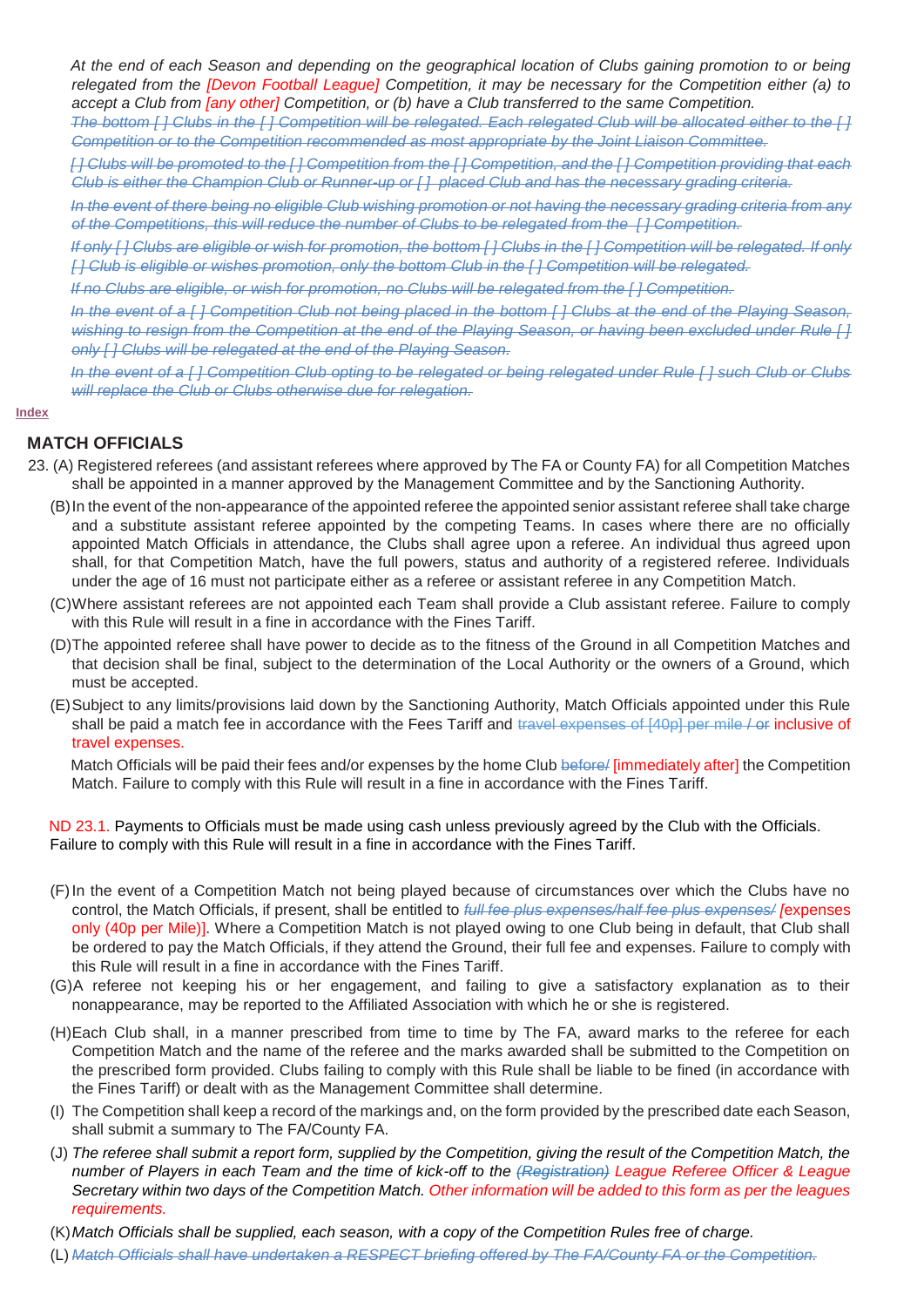ND 23.2. Any Club marking a referee 60 or below must submit a report in support of such low marking. The League can request at any time for a club to explain in writing their Referee Mark. Failure to comply will result in a fine in accordance with the fines tariff.

ND 23.3. All Referee's to apply to the League Secretary to Referee in the North Devon Football League by the 31st July except any wishing to gain Premier Division Referee Status will be by the 14th July, All Referees may be required to attend a League Referee Briefing meeting before the start of the season. Late applications or new referees after the closing date will be subject to approval by the League Management Committee.

ND 23.4. All level 5 Referees or any level 6 Referees currently in for promotion to level 5 will be able to apply to Referee any Premier Division games by 14th July. Premier Division Referee Status Referees will also be expected to Referee all other divisions as and when required. Applications after the closing date will be subject to approval by the League Management Committee, who will also be permitted to propose level 6 or below referees should there be insufficient level 5 and level 6 promotion candidates apply.

ND 23.5. Referees must give the Referee Appointments Board Secretary notice of any dates they cannot do for the following months fixtures by the 14th of each month. Any appointments issued that are not fulfilled must be reported to the Referee Appointments Board Secretary with a satisfactory reason given, this will then be passed to the League Referee Officer.

ND 23.6 At the Referees discretion, a stoppage for a drinks break of no more than 1 minute will be allowed in the competition in certain weather conditions (e.g. high humidity and temperatures)

ND 23.7 Any person who is registered as a player and/or a club official for a member club will not be allowed to referee in any league or league cup fixtures in the current season. Should they wish to referee they must first seek permission of the league with proof that they no longer are part of that member club. Players will be allowed to deregister to referee but will not be allowed to re-register for that season.

#### <span id="page-16-0"></span>**[Index](#page-0-0)**

#### **BENEVOLENT FUND**

ND 24.1. (A) The fund shall be called the North Devon Association Football League Benevolent Fund and be entirely under the management of the Officers of the League.  $(B)$  £2.50 of each team entry to be allocated to the Benevolent Fund.

(C) The object of the Fund shall be to grant assistance to players of Clubs in membership of the Competition who are injured and off work for more than 14 calendar days whilst playing in matches under the jurisdiction of the Competition, Devon County Cups or Local Cup Competitions that have made a contribution to the Fund and to make grants to dependents when funds allow in case of fatal injury. (D) If a player of a team is injured whilst playing in a match that qualifies under Rule 24.1 (C) he will receive a lump sum payment after being off work for 14 days from the date of the match.

- (E) Club secretaries must claim on his behalf enclosing proof of injury.
- (F) Amounts will vary according to circumstances.
- (G) Local Cup Competitions may have access to the Fund on payment of a contribution in the sum of £50.00 per season. A Local Cup Competition shall not be covered by the Fund until such payment has been received by the League.

(H) Any decision made by the Officers of the League concerning a Fund payment may be appealed within 7 days of the decision. Such appeal must be made in writing to the League Secretary and will be considered by the full Management Committee.

(I) All Benevolent fund claims must be put forward in full to the League Secretary within 14 days. Should the club have a delay with the paperwork, the League Secretary can extend this time at his discretion providing the main form is received within 14 days.

#### <span id="page-16-1"></span>**[Index](#page-0-0)**

## **LEAGUE CUP COMPETITION RULES**

These Rules are additional Rules that apply to the Divisional League Cup Competitions.

ND 25.1. Each Club shall be required to make their ground available to the League once per season without charge for the provision of a Cup Final venue. Cup Final venues are to be decided, with the exception of the Combe Martin Cup which is played at Combe Martin, by the League Management Committee. Final venues only to be those of member clubs. Failure to make a ground available will be subject to a fine in accordance with the fines tariff unless notification was given before the AGM.

ND 25.2. (i) A player is eligible to compete in League Cup Competitions if he has been registered for (seven) 7 days in the Competition prior to the match.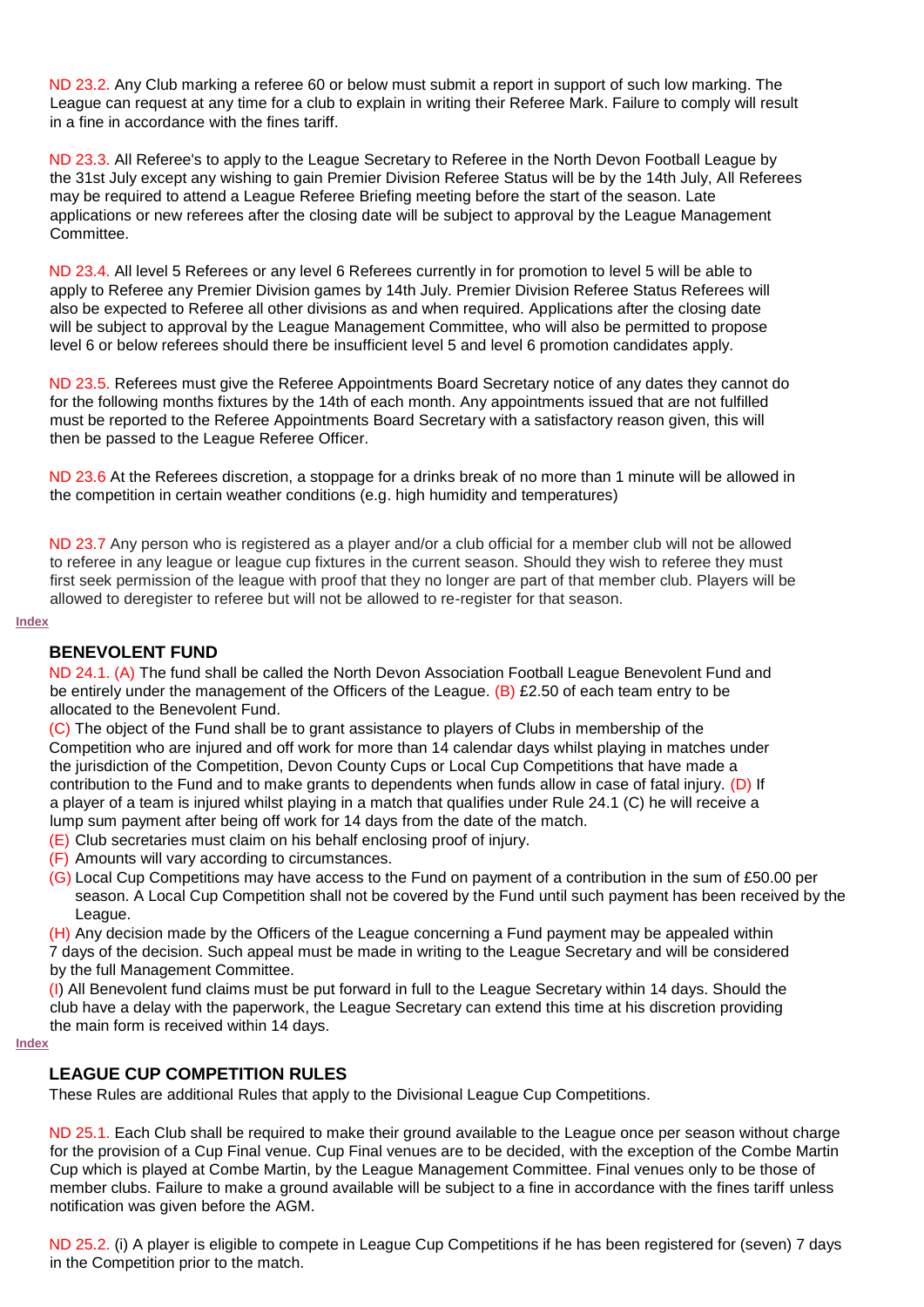(ii) In the case of the Semi Final and Final ties, the player must have played three competitive North Devon Football League or North Devon Football League Cup matches. The matches must have been played during the current season for the divisional team playing the tie and not for any other team the club operates in another North Devon Football League division or North Devon Football League Cup.

(iii) During the current season, once a player has played in any League Cup Competition, he is not eligible to play for any other Club in a League Cup Competition.

(iv)Players whose Clubs are entered in more than one League Cup Competition may take part in different League Cup Competitions for their own Club, but cannot play in a lower League Cup Competition, once they have played in a higher ranked Cup Competition.

The ranking order of the Cups is highest to lowest: Brayford, Combe Martin, Arlington, Bill Smale Cup and Intermediate 3 Cup.

(v) A team that withdraws from a division during the season is deemed to have also withdrawn from their respective cup competition. The result of any round already played shall stand and for the purposes of Rule ND 25.2 (iii) the appearances made by the players of the withdrawn team stand. If the withdrawn team is to still play a match their opponents shall receive a bye.

ND 25.3. League Cup Competitions shall kick-off at the times set by the Annual General Meeting for League matches. In the case of a League

Cup Competition match being drawn, the Clubs must go directly to kicks from the penalty mark and shall be taken in accordance with the conditions laid down by the International Board.

ND 25.4. The venues for the finals of the League Cup Competitions shall be arranged by the Management Committee who is permitted to charge an admittance fee which shall be for League Funds.

ND 25.5. The venue for a Cup game other than the Final shall be the home team's venue. In the event of the Home Venue being unavailable for any reason, including the weather, the venue shall be switched to the away team's pitch, the original home team shall be responsible for costs. Away teams are advised to check their pitches for availability and advise the Home team and Fixtures secretary no later than 11am in writing so the Home team can make arrangements to travel if needed. Failure to travel will result in a charge for failing to play tie.

ND 25.6. Should a team play an ineligible player or players, the tie shall be awarded to their opponents and the offending team fined in accordance with the fines tariff. In the event of a Club failing to keep its engagement in a Cup Competition they shall be fined in accordance with the fines tariff and forfeit the tie to their opponents.

ND 25.7. Final clubs must each provide at least two suitable match balls.

ND 25.8. All other Rules shall be in accordance with the League Competition.

ND 25.9. The referee's and assistant referee's fees and expenses applicable to the semi-final ties shall be split equally between both teams.

#### <span id="page-17-0"></span>**[Index](#page-0-0)**

## **WOMENS DIVISION**

#### **These rules ONLY apply to the Womens Division**

ND 26.1 Teams will commence a game of equal sides plus 1 substitute. Minimum of 9v9.

ND 26.2 Rule 20 (F) option rule. A Player who has been substituted herself becomes a substitute and may replace a Player at any time subject to the substitution being carried out in accordance with Law 3 of the Laws of Association Football.

Where a Competition does allow return substitutes, a Club may use up to 5 from 5 substitute Players in a Competition Match.

## **[Index](#page-0-0)**

## **SCHEDULE A**

#### **FEES TARIFF**

| <b>RULE NUMBER</b>  | <b>DESCRIPTION</b>            | MAXIMUM FEE  |
|---------------------|-------------------------------|--------------|
| 4(A)                | <b>CLUB MEMBERSHIP FEE</b>    | £25          |
| 4(B)                | CLUB/TEAM ANNUAL SUBSCRIPTION | E45 per Team |
| 4(C)                | <b>MEMBERSHIP DEPOSIT</b>     | £25          |
| 7 (C), 7 (E), 7 (G) | <b>PROTEST/APPEAL FEES</b>    | £10          |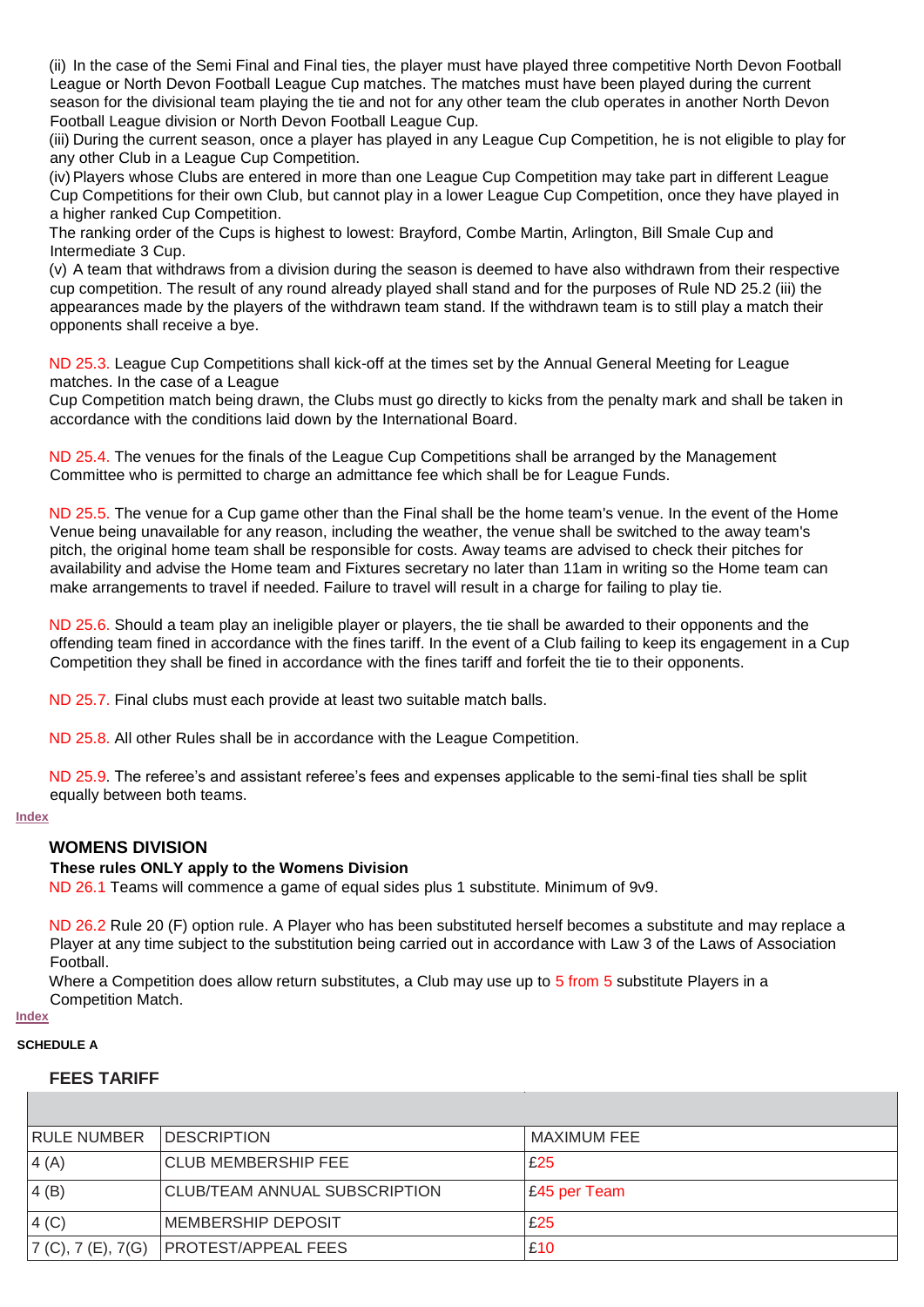| 18(D) | <b>PLAYER REGISTRATION FEE</b> | £0                                                |
|-------|--------------------------------|---------------------------------------------------|
| 18(H) | 'TRANSFER FEE                  | E10 for the first transfer and £25 for the second |
| 23(E) | REFEREE FEES                   | £45                                               |
| 23(E) | ASSISTANT REFEREE FEES         | £15                                               |

**[Index](#page-0-0)**

# **FINES TARIFF**

FINES TARIFF

| <b>RULE NUMBER</b> | <b>DESCRIPTION</b>                                                                                                              | <b>MAXIMUM FINE</b>                     |
|--------------------|---------------------------------------------------------------------------------------------------------------------------------|-----------------------------------------|
| 2(G)               | <b>FAILURE TO AFFILIATE</b>                                                                                                     | £10                                     |
| 2(1)               | FAILURE TO COMPLY WITH FA INITIATIVES                                                                                           | <b>Withdrawal of Team</b>               |
| 2(K)               | UNAUTHORISED ENTRY OF TEAMS INTO COMPETITIONS                                                                                   | £10                                     |
| 3                  | FAILURE TO OBTAIN CONSENT FOR A CHANGE OF CLUB NAME                                                                             | £10                                     |
| 4(C)               | FAILURE TO PAY A DEPOSIT                                                                                                        | £10                                     |
| 4(E)               | FAILURE TO PROVIDE AFFILIATION NUMBER/DETAILS FORM                                                                              | £10                                     |
| 5(E)               | COMMUNICATIONS CONDUCTED BY PERSONS OTHER THAN NOMINATED<br><b>OFFICERS</b>                                                     | £10                                     |
| ND 5.1             | FAILURE TO ATTEND SECRETARY TRAINING                                                                                            | <b>Suspension of Club</b>               |
| <b>ND 5.2</b>      | FAILURE TO ATTEND PRE-SEASON MANAGERS MEETING                                                                                   | £25                                     |
| 6(H)               | FAILURE TO COMPLY WITH AN INSTRUCTION OF THE MANAGEMENT                                                                         | £10                                     |
| 6(1)               | COMMITTEEFAILURE TO PAY A FINE WITHIN REQUIRED TIMEFRAME                                                                        | <b>Fine Trebled</b>                     |
| 8(H)               | FAILURE TO BE REPRESENTED AT AGM                                                                                                | £25                                     |
| $\boldsymbol{9}$   | FAILURE TO BE REPRESENTED AT SGM                                                                                                | £25                                     |
| 10                 | FAILURE TO SUBMIT THE REQUIRED WRITTEN AGREEMENT OR TO<br>NOTIFY CHANGES TO SIGNATORIES                                         | £10                                     |
| 11 $(A)$           | FAILURE TO PROVIDE NOTICE OF WITHDRAWAL BEFORE DEADLINE                                                                         | £50                                     |
| 11 $(B)$           | FAILURE TO COMMENCE/COMPLETE FIXTURES                                                                                           | £250 (MAX)                              |
| 13(A)              | FAILURE TO SUBMIT THE REQUIRED WRITTEN AGREEMENT REGARDING<br>THE TROPHY                                                        | £10                                     |
| <b>ND 13.1</b>     | <b>TROPHY RETURN</b>                                                                                                            | £50 per item                            |
| 16(A)              | FAILURE TO HAVE THE REQUIRED INSURANCE                                                                                          | Suspension of club                      |
| 16(B)              | FAILURE TO HAVE THE REQUIRED INSURANCE                                                                                          | Suspension of club                      |
| 18(A)              | FAILURE TO CORRECTLY REGISTER A PLAYER                                                                                          | £10                                     |
| 18 (B) (ii)        | FAILURE TO HAVE THE REQUIRED NUMBER OF REGISTERED PLAYERS<br>PRIOR TO THE SEASON COMMENCING                                     | £10                                     |
| 18(F)              | REGISTERING OR PLAYING FOR MULTIPLE CLUBS, OR INACCURATE<br><b>COMPLETION OF A REGISTRATION FORM</b>                            | £10                                     |
| 18 (G) (ii)        | <b>REGISTRATION IRREGULARITIES</b>                                                                                              | E10                                     |
| 18(M)              | FIELDING MORE THAN THE PERMITTED NUMBER OF PLAYERS WHO HAVE E25 and loss of game<br>PARTICIPATED IN SENIOR COMPETITIONS MATCHES | if won or drawn                         |
| 18(N)              | PLAYING AN INELIGIBLE PLAYER                                                                                                    | £25 and loss of game<br>if won or drawn |
| 18(0)              | FAILURE TO GIVE PRIORITY TO SCHOOL ACTIVITIES                                                                                   | £10                                     |
| ND 18.4            | PLAYING UNDER AN ASSUMED NAME                                                                                                   | £100 per player                         |
| ND 18.5            | TEAM SHEET CLERICAL ERRORS                                                                                                      | £10 per error                           |
| 19                 | DELAYING KICK OFF DUE TO NO CHANGE OF COLOURS                                                                                   | £10                                     |
| 19                 | <b>FAILURE TO NUMBER SHIRTS</b>                                                                                                 | £10                                     |
| ND 19.1            | FAILURE TO WEAR REGISTERED SHIRT & SHORTS COLOURS                                                                               | £10                                     |
| 20(A)              | DELAYING KICK OFF DUE TO FAILURE TO PROVIDE REQUIRED<br><b>EQUIPMENT</b>                                                        | £10                                     |
| 20(B)              | FAILURE TO PLAY MATCHES ON THE DATE FIXED                                                                                       | £10                                     |
| 20 (C)             | FAILURE TO PROVIDE DETAILS OF A FIXTURE                                                                                         | £10                                     |
| 20(D)              | PLAYING MATCH WITH LESS THAN REQUIRED NUMBER OF PLAYERS                                                                         | £10                                     |